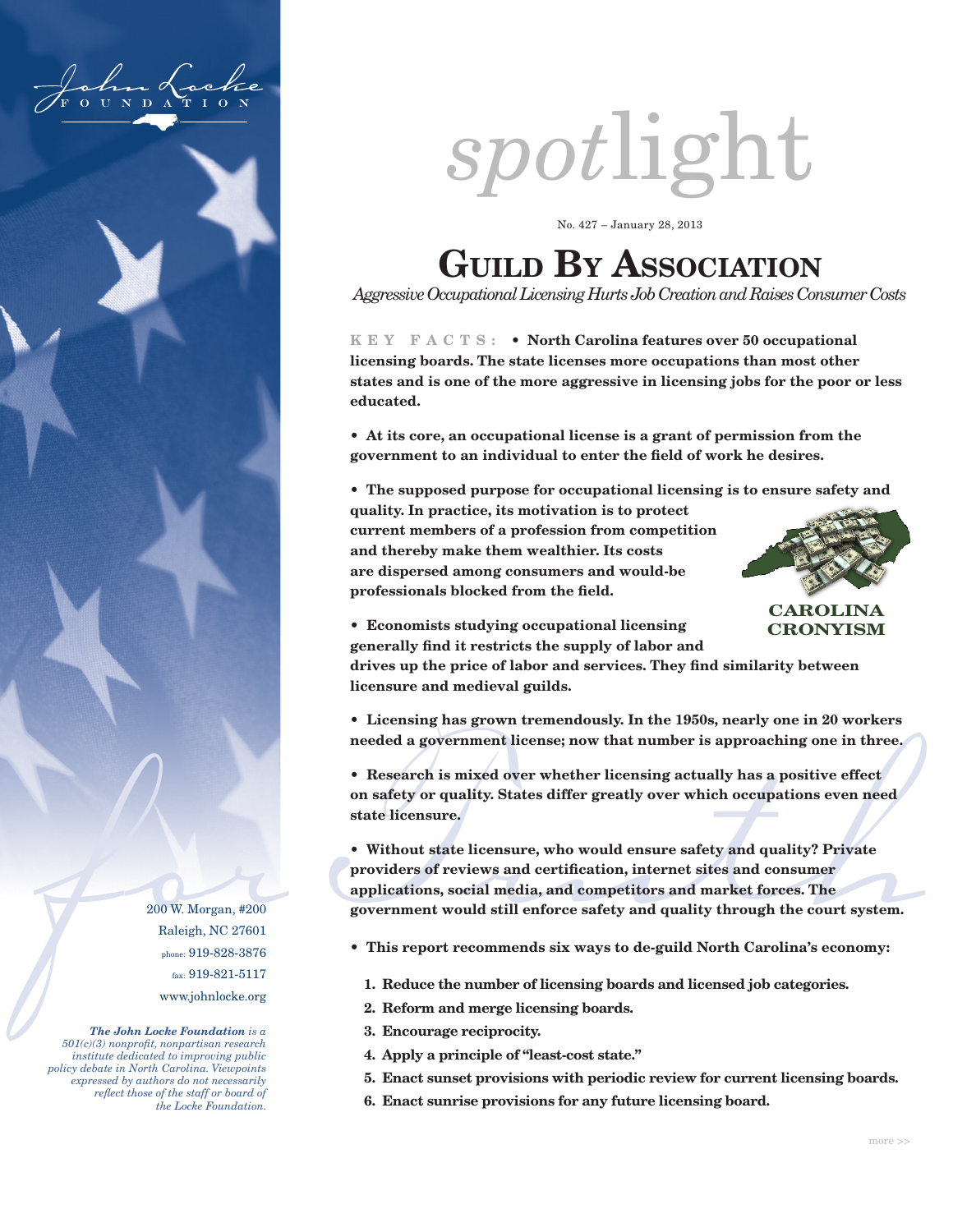In 2009, Steve Cooksey was nospitalized with Type II diabetes, the same disease that had Killed his Determined not to suffer the same fate and not wanting to spend the rest of his life on insulin and drugs, the Stanley, N. n 2009, Steve Cooksey was hospitalized with Type II diabetes, the same disease that had killed his grandmother. Determined not to suffer the same fate and not wanting to spend the rest of his life on insulin and other diabetes drugs, the Stanley, N.C., man turned to dieting. Through the carbohydrate-limiting, high-protein "Paleo" diet and

Through his blog, DiabetesWarrior.net, Cooksey freely answered readers' questions about controlling diabetes through diet and also offered paid life-coaching services to readers adopting the Paleo lifestyle. In doing so, Cooksey ran afoul of the North Carolina Board of Dietetics/Nutrition. In January 2012, the State Board told Cooksey that, free or not, he could not offer personal dieting advice without a license and even that his private e-mail messages and telephone conversations amounted to unlicensed and illegal dietetic assessment and advice. The board gave Cooksey 19 pages' worth of his own writings with passages marked with red pen to explain what he was not allowed to say. Threatened with a misdemeanor conviction, jail time, and thousands of dollars in fines, Cooksey discontinued his lifecoaching and advice column. Then he sued the state for violating his speech rights (the suit is ongoing).<sup>1</sup>

Apart from the issue of free speech, the spectacle of a state licensing board threatening a blogger raises other concerns: Is it the State of North Carolina's business to determine who gets to offer advice about eating? How many potential criminal acts of unlicensed eating advice are given out daily across the state? Why have we erected a bureaucracy around this idea? Do other states have them? Who is helped or harmed by it? Is it really necessary?

## **Reasons for Occupational Licensing**

At its core, an occupational license is a grant of permission from the government to an individual to enter the field of work he desires. In other words, without government's approval, an individual could not legally set up shop in the profession of his choosing. Such a drastic imposition by government on personal liberty  $-$  q.v., North Carolina's Constitution, Article I, Section 1, recognizes the right of all persons to "the enjoyment of the fruits of their own labor"2 — should have a strong and compelling basis. Licensing is thought to serve the state's interest in protecting its citizens from fraudulent or negligent providers and to ensure safety and quality of the services provided.

For example, the Dietetics/Nutrition Act of 1991 that established the Board of Dietetics/Nutrition included this stated purpose:

> It is the purpose of this Article to safeguard the public health, safety and welfare and to protect the public from being harmed by unqualified persons by providing for the licensure and regulation of persons engaged in the practice of dietetics/nutrition and by the establishment of educational standards for those persons.3

Similar language is to be found in other legislation establishing state licensing boards.

Regardless, many researchers find the protections to extend more to those who are already within the regulated industry than to consumers. Occupational licensing uses the power of the state to impose several hurdles on prospective entrants to a field, including the (often recurring) cost of the license and fees, mandated credit-hours of academic instruction (which costs time as well as money), passage of a qualifying exam or exams (which also includes exam fees), and supplemental education, among others. Surveying the literature, University of Minnesota professor of Labor Policy Morris M. Kleiner found that "The most generally held view on the economics of occupational licensing is that it restricts the supply of labor to the occupation and thereby drives up the price of labor as well as of services rendered."4

Kleiner echoes Milton Friedman and Simon Kuznets in finding similarity between occupational licensing and medieval guilds.5 Friedman found this similarity so strong that he opened with it in his chapter on occupational licensure in his seminal 1962 work *Capitalism and Freedom*: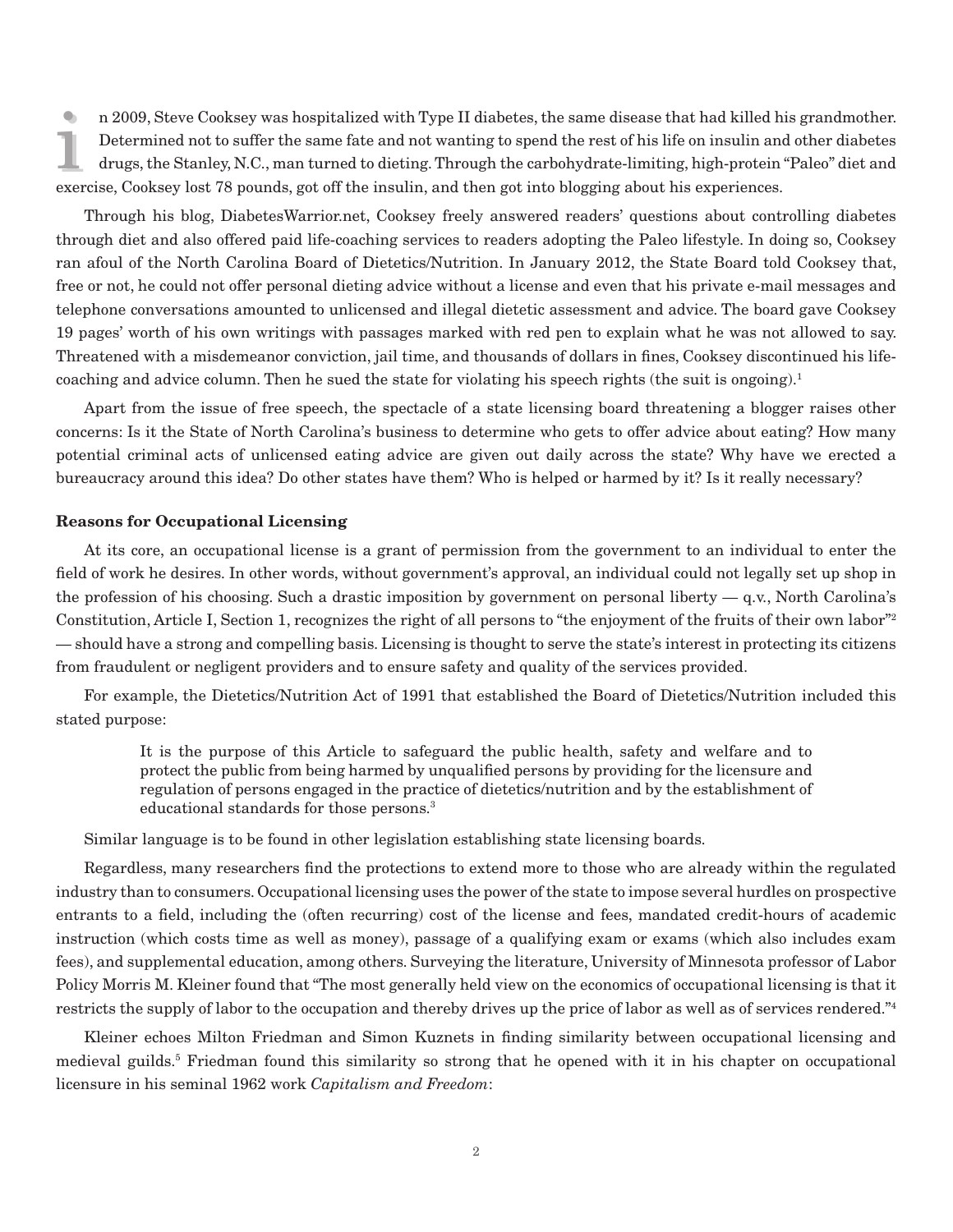The overthrow of the medieval guild system was an indispensable early step in the rise of freedom in the Western world. It was a sign of the triumph of liberal ideas, and widely recognized as such, that by the mid-nineteenth century, in Britain, the United States, and to a lesser extent on the continent of Europe, men could pursue whatever trade or occupation they wished without the by-your-leave of any governmental or quasi-governmental authority.<sup>6</sup>

Nevertheless, Friedman noted, "In more recent decades, there has been a retrogression, an increasing tendency for particular occupations to be restricted to individuals licensed to practice them by the state."7 Research by Kleiner and Alan B. Krueger illustrated that retrogression starkly. The study noted that in the 1950s, nearly one in 20 workers needed a government license to work in a chosen field. By the 1980s, it was about one in six; by 2000, one in five. In 2006 that number was approaching one in three (29 percent).8

# **Occupational Licensing in North Carolina**

In his chapter Friedman cited research by Walter Gellhorn, "the best brief survey I know" on the subject, which included this nugget: "As long ago as 1938 a single state, North Carolina, had extended its law to 60 occupations."9 Three-quarters of a century later, if state licensing in North Carolina were *pared down* to 60 occupations, it would represent a sizeable increase in Tar Heels' freedom to make a living.

Currently, North Carolina features over 50 occupational licensing boards (see Table 1).10 The state licenses more occupations than most other states. A July report on occupational licensing by Byron Schlomach of the Goldwater Institute found North Carolina tied with Massachusetts for 15th most licensed job categories among the states at 154. Among its nearest neighboring states, North Carolina comes in second (Tennessee has 190). Georgia licenses 129; Virginia, 76; and the other Carolina, South Carolina, licenses only 49 job categories.11 A study conducted in 2007 by Adam B. Summers for the Reason Foundation, using slightly different criteria for counting and comparing licensed job categories across the states, had North Carolina tied with Massachusetts, Oregon, and Vermont for 12th most licensed job categories.<sup>12</sup>

Furthermore, according to a May 2012 study published by the Institute for Justice, North Carolina is also one of the more aggressive states in licensing occupations that often employ the poor or less educated. That study, conducted by Dick M. Carpenter II, Lisa Knepper, Angela C. Erickson, and John K. Ross, focused on 102 lower-income occupations often subject to licensing in individual states, ranging from construction trades to cosmetology to bartending, dental assisting, and more. Such occupations are ideal entry points into the job market, the report notes, and their importance to a state's economy is not insignificant —half of those licensed lower-income occupations are possible sources of new job creation and independent business starts. For those reasons the report questions the social cost of making entry into those fields so difficult for the poor — the average cost to aspiring workers in those fields was \$209 in fees, nine months in the classroom paying for education and training, and one exam.<sup>13</sup>

Carpenter et al. found North Carolina tied with New Jersey for 17th most licensed lower-income occupations. North Carolina licenses 48 of the 102 lower-income occupations they highlighted (see Table 2).<sup>14</sup>

# **Playing Favorites with Special Interests**

If, as Friedman wrote, removing the guild system was such an indispensible step in freedom's rise, then what does its apparent return via government licensure — i.e., requiring people who pursue certain trades or occupations to obtain, at cost, the leave of a governmental authority — mean for freedom in society?

While the ostensible justification for occupational licensing is public safety, in practice the actual motivation for it is to protect current members of the profession from competition and thereby make them wealthier. The cost of this protection is borne by consumers and would-be professionals blocked from the field. It often goes unnoticed, however,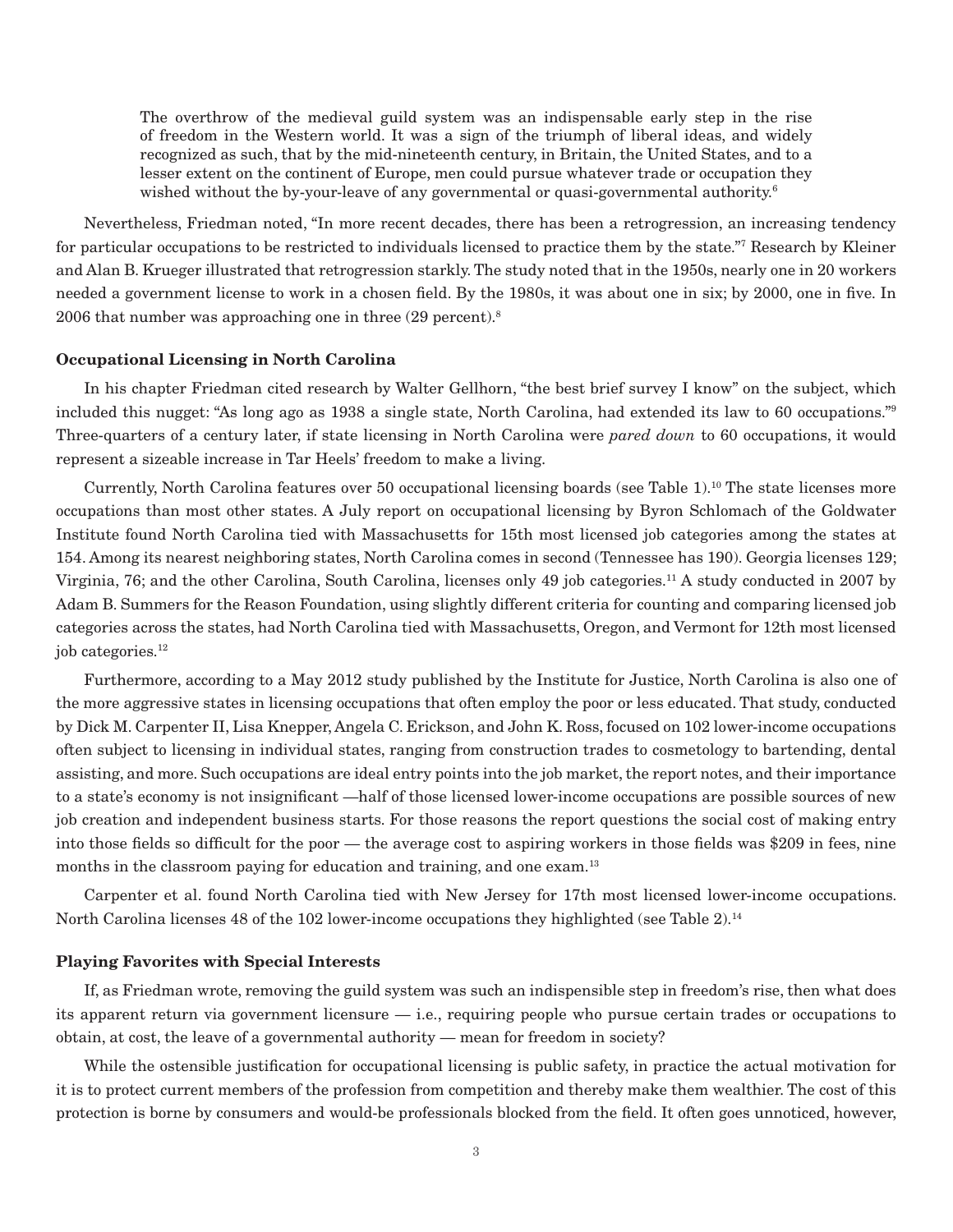given that it is dispersed, and there could be no comparison of existing prices with the foregone *lower* prices that would have resulted from greater competition in the market.

The benefits of it are concentrated on the current members, those who can afford to cross all the hurdles, those employed in licensing or providing services necessitated by the licenses (trade schools, testing companies providing licensing exams, members of the boards, etc.), and the state in revenue from licensing fees. Kleiner and Krueger found the wage effects of licensure to be significant — earnings in licensed occupations around 15 percent higher than they would otherwise be.<sup>15</sup> Kleiner found the licensing wage premium to be greater for higher-waged licensed occupations, such as dentistry (earnings 30 percent higher).<sup>16</sup> Instead of the case being the state vs. the professionals, the two sides work in concert against the interests of new competitors and consumers.

Meanwhile, for practitioners in unlicensed fields, the economic promises of licensure can be compelling enough for them to seek legislation to place their own profession under state licensure. For example, since 2000 North Carolina

| Table 1. North Carolina's Occupational Licensing Boards                           |                                                                                                |  |  |  |  |  |  |
|-----------------------------------------------------------------------------------|------------------------------------------------------------------------------------------------|--|--|--|--|--|--|
| North Carolina Acupuncture Licensing Board                                        | North Carolina Board of Massage and Bodywork Therapy                                           |  |  |  |  |  |  |
| North Carolina Board of Architecture                                              | North Carolina Medical Board                                                                   |  |  |  |  |  |  |
| North Carolina Board of Athletic Trainer Examiners                                | North Carolina Board of Nursing                                                                |  |  |  |  |  |  |
| North Carolina Auctioneer Licensing Board                                         | North Carolina State Board of Examiners for Nursing Home<br>Administrators                     |  |  |  |  |  |  |
| North Carolina Board of Barber Examiners                                          | North Carolina Board of Occupational Therapy                                                   |  |  |  |  |  |  |
| North Carolina State Board of Certified Public Accountant<br>Examiners            | North Carolina On-Site Wastewater Contractors and<br><b>Inspectors Certification Board</b>     |  |  |  |  |  |  |
| North Carolina Board of Chiropractic Examiners                                    | North Carolina State Board of Opticians                                                        |  |  |  |  |  |  |
| North Carolina Board of Cosmetic Art Examiners                                    | North Carolina State Board of Examiners in Optometry                                           |  |  |  |  |  |  |
| North Carolina State Board of Dental Examiners                                    | North Carolina State Board of Fee-Based Practicing Pastoral<br>Counselors                      |  |  |  |  |  |  |
| North Carolina Board of Dietetics/Nutrition                                       | North Carolina Board of Pharmacy                                                               |  |  |  |  |  |  |
| <b>State Board of Examiners of Electrical Contractors</b>                         | North Carolina Board of Physical Therapy Examiners                                             |  |  |  |  |  |  |
| North Carolina Board of Electrolysis Examiners                                    | North Carolina State Board of Examiners of Plumbing,<br>Heating and Fire Sprinkler Contractors |  |  |  |  |  |  |
| North Carolina Board of Employee Assistance Professionals                         | North Carolina Board of Podiatry Examiners                                                     |  |  |  |  |  |  |
| North Carolina State Board of Examiners for Engineers and<br>Surveyors            | North Carolina Board of Licensed Professional Counselors                                       |  |  |  |  |  |  |
| North Carolina State Board of Environmental Health<br><b>Specialist Examiners</b> | North Carolina Psychology Board                                                                |  |  |  |  |  |  |
| North Carolina State Board of Registration for Foresters                          | North Carolina Appraisal Board                                                                 |  |  |  |  |  |  |
| North Carolina Board of Funeral Service                                           | North Carolina Real Estate Commission                                                          |  |  |  |  |  |  |
| North Carolina Licensing Board for General Contractors                            | North Carolina Board of Recreational Therapy Licensure                                         |  |  |  |  |  |  |
| North Carolina Board for Licensing of Geologists                                  | North Carolina State Board of Refrigeration Examiners                                          |  |  |  |  |  |  |
| The North Carolina Hearing Aid Dealers and Fitters Board                          | North Carolina Respiratory Care Board                                                          |  |  |  |  |  |  |
| North Carolina Interpreter and Transliterator Licensing<br>Board                  | North Carolina Social Work Certification and Licensure Board                                   |  |  |  |  |  |  |
| North Carolina Irrigation Contractors' Licensing Board                            | North Carolina Board for Licensing of Soil Scientists                                          |  |  |  |  |  |  |
| North Carolina Board of Landscape Architects                                      | North Carolina Board of Examiners for Speech and Language<br>Pathologists and Audiologists     |  |  |  |  |  |  |
| North Carolina Landscape Contractors' Registration Board                          | North Carolina Substance Abuse Professional Practice Board                                     |  |  |  |  |  |  |
| North Carolina Locksmith Licensing Board                                          | North Carolina Veterinary Medical Board                                                        |  |  |  |  |  |  |
| North Carolina Marriage and Family Therapy Licensure<br>Board                     |                                                                                                |  |  |  |  |  |  |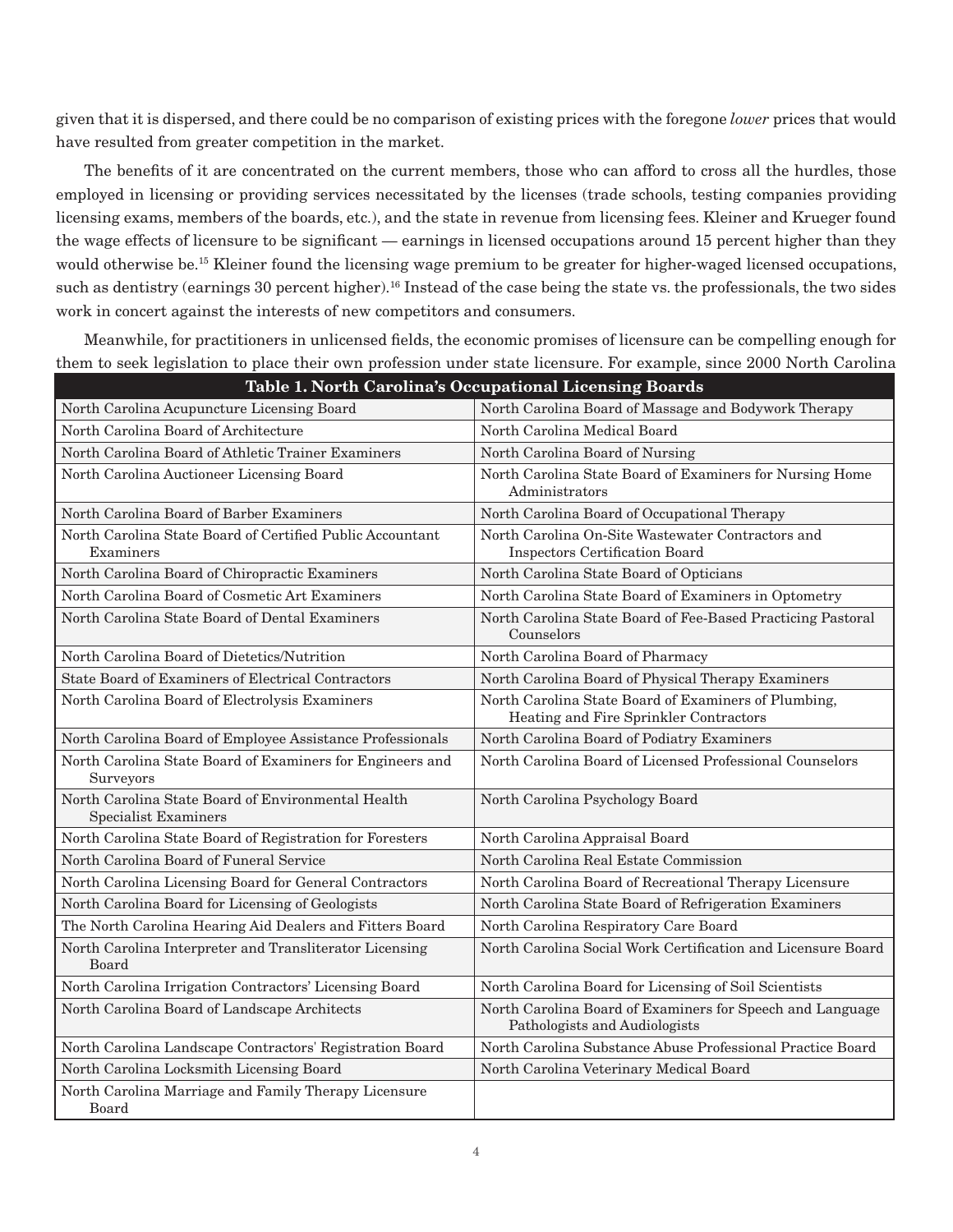| <b>Licensing Fees</b><br><b>Education/Experience (Days)</b><br><b>Exams</b><br>Occupation<br>SC<br><b>NC</b><br><b>NC</b><br>SC<br><b>NC</b><br><b>VA</b><br>SC<br><b>VA</b><br><b>VA</b><br><b>State</b><br><b>Athletic Trainer</b><br>\$400<br>\$350<br>\$190<br>$\mathbf{1}$<br>1,460<br>1,460<br>1,460<br>$\mathbf{1}$<br>$\mathbf{1}$<br>\$345<br>\$165<br>\$0<br>$\mathbf{0}$<br>$\mathbf{2}$<br>Fire Alarm Installer<br>1,095<br>$\boldsymbol{0}$<br>$\mathbf{0}$<br>$\mathbf{0}$<br>$\overline{2}$<br>\$165<br>\$0<br>\$100<br>$\mathbf{0}$<br>$\overline{0}$<br>$\mathbf{0}$<br><b>Security Alarm Installer</b><br>1,095<br>$\mathbf{0}$<br>Preschool Teacher<br>\$85<br>\$159<br>\$50<br>1,825<br>1,825<br>1,825<br>1<br>1<br>1<br>Optician<br>\$250<br>\$150<br>\$300<br>3<br>910<br>730<br>730<br>$\mathbf{1}$<br>3<br>Pest Control Applicator<br>\$175<br>\$100<br>\$70<br>730<br>$\boldsymbol{0}$<br>365<br>$\overline{2}$<br>$\overline{2}$<br>1<br>Veterinary Technologist<br>\$270<br>\$25<br>\$30<br>$\overline{2}$<br>730<br>730<br>730<br>$\mathbf{1}$<br>1<br>$\overline{2}$<br>$\overline{2}$<br>HVAC Contractor (General/Commercial)<br>\$260<br>\$310<br>\$190<br>$\overline{2}$<br>730<br>730<br>1,516<br>$\boldsymbol{3}$<br>$\overline{2}$<br><b>Barber</b><br>\$120<br>\$165<br>\$225<br>$\overline{2}$<br>722<br>350<br>350<br>\$250<br>\$50<br>\$235<br>Earth Driller<br>548<br>$\boldsymbol{0}$<br>730<br>$\mathbf{1}$<br>1<br>1<br>\$158<br>\$80<br>\$170<br>$\overline{2}$<br>$\overline{2}$<br>$\overline{2}$<br>Cosmetologist<br>350<br>350<br>350<br>6<br><b>School Bus Driver</b><br>\$150<br>\$34<br>\$35<br>$\bf 5$<br>6<br>6<br>184<br>10<br>\$75<br>N/A<br>N/A<br>N/A<br>N/A<br>$\overline{2}$<br>N/A<br>Landscape Contractor<br>1,095<br>N/A<br>\$170<br>\$150<br>\$105<br>Massage Therapist<br>117<br>117<br>117<br>$\mathbf{1}$<br>1<br>1<br>$\sqrt{2}$<br>\$614<br>\$870<br>\$90<br>19<br>$\overline{2}$<br>$\rm{Auctioneer}$<br>19<br>19<br>1<br>\$0<br>$\overline{2}$<br>$\overline{2}$<br><b>Emergency Medical Technician</b><br>\$0<br>\$107<br>39<br>33<br>28<br>$\overline{2}$<br>\$170<br>$\overline{2}$<br>$\overline{2}$<br>Skin Care Specialist<br>\$119<br>\$165<br>105<br>$\overline{2}$<br>140<br>140<br>$5\,$<br>Bus Driver (City/Transit)<br>\$135<br>\$32<br>\$35<br>$\boldsymbol{0}$<br>$\boldsymbol{0}$<br>5<br>5<br>5<br>$\overline{4}$<br>$\overline{4}$<br><b>Truck Driver</b><br>\$120<br>\$20<br>\$27<br>$\mathbf{0}$<br>$\boldsymbol{0}$<br>8<br>$\overline{4}$<br>\$10<br>\$120<br>\$55<br>70<br>70<br>35<br>$\overline{2}$<br>$\overline{2}$<br>Manicurist<br>$\overline{2}$<br>$\overline{2}$<br>\$50<br>\$100<br>\$70<br>$\boldsymbol{0}$<br>$\boldsymbol{0}$<br>Vegetation Pesticide Handler<br>365<br>$\mathbf{1}$<br>1<br>\$50<br>$\,2$<br>\$25<br>\$65<br>$\mathbf{1}$<br>3<br>$\mathbf{0}$<br>$\mathbf{1}$<br>Security Guard<br>$\overline{0}$<br>\$5<br>\$35<br>$\boldsymbol{0}$<br>$\boldsymbol{0}$<br>$\overline{0}$<br>$\overline{0}$<br>$\mathbf{0}$<br>Weigher<br>\$25<br>$\overline{0}$<br>Mobile Home Installer<br>\$265<br>\$150<br>\$175<br>$\boldsymbol{0}$<br>731<br>731<br>$\mathbf{1}$<br>$\mathbf{1}$<br>$\mathbf{0}$<br>Mason Contractor (General/Commercial)<br>$\mathbf{1}$<br>\$135<br>\$250<br>\$175<br>$\boldsymbol{0}$<br>730<br>731<br>$\mathbf{1}$<br>$\overline{0}$<br>\$325<br>$\overline{2}$<br>Iron/Steel Contractor (General/Commercial)<br>\$135<br>\$175<br>$\mathbf{0}$<br>730<br>731<br>$\mathbf{1}$<br>$\mathbf{0}$<br>$\mathbf{1}$<br>\$135<br>\$250<br>\$175<br>$\boldsymbol{0}$<br>730<br>731<br>$\mathbf{1}$<br>Door Repair Contractor<br>$\mathbf{0}$<br>\$135<br>\$325<br>$\mathbf{0}$<br>731<br>$\overline{2}$<br>\$175<br>730<br>$\mathbf{1}$<br>Pipelayer Contractor<br>$\mathbf{0}$<br>\$135<br>\$325<br>$\mathbf{0}$<br>$\overline{2}$<br>Carpenter/Cabinet Maker Contractor (General/Commercial)<br>\$175<br>730<br>731<br>$\mathbf{1}$<br>$\mathbf{0}$<br>\$135<br>\$175<br>$\mathbf{0}$<br>730<br>731<br>$\mathbf{1}$<br>Insulation Contractor (General/Commercial)<br>\$250<br>$\mathbf{1}$<br>$\mathbf{0}$<br>\$135<br>730<br>731<br>Terrazzo Contractor (General/Commercial)<br>\$250<br>\$175<br>$\mathbf{0}$<br>$\mathbf{1}$<br>$\mathbf{1}$<br>$\mathbf{0}$<br>$\boldsymbol{2}$<br>\$135<br>\$325<br>\$175<br>$\boldsymbol{0}$<br>730<br>731<br>$\mathbf{1}$<br>Paving Equipment Operator Contractor<br>$\mathbf{0}$<br>\$135<br>\$250<br>\$175<br>$\boldsymbol{0}$<br>730<br>731<br>$\mathbf{1}$<br>$\mathbf{1}$<br>Drywall Installation Contractor (General/Commercial)<br>$\mathbf{0}$<br>Floor Sander Contractor (General/Commercial)<br>\$135<br>\$250<br>\$175<br>730<br>$731\,$<br>$\boldsymbol{0}$<br>$\mathbf{1}$<br>$\mathbf{1}$<br>$\mathbf{0}$<br>Glazier Contractor (General/Commercial)<br>2<br>\$135<br>\$310<br>\$175<br>$\mathbf{0}$<br>730<br>731<br>$\mathbf{1}$<br>$\overline{0}$<br>\$190<br>Fisher<br>\$200<br>\$25<br>$\mathbf{0}$<br>$\boldsymbol{0}$<br>$\boldsymbol{0}$<br>$\boldsymbol{0}$<br>$\mathbf{0}$<br>$\bf{0}$<br>\$0<br>\$0<br>Milk Sampler<br>\$5<br>$\mathbf{0}$<br>$\mathbf{0}$<br>$\boldsymbol{0}$<br>$\mathbf{0}$<br>$\mathbf{1}$<br>$\mathbf{1}$<br>Cement Finishing Contractor (General/Commercial)<br>$\overline{2}$<br>\$75<br>\$325<br>\$175<br>730<br>731<br>$\mathbf{0}$<br>$\boldsymbol{0}$<br>$\overline{0}$<br>Painting Contractor (General/Commercial)<br>$\mathbf{1}$<br>\$75<br>\$250<br>\$175<br>$\mathbf{0}$<br>730<br>731<br>$\boldsymbol{0}$<br>$\overline{0}$<br>Sign Language Interpreter<br>\$923<br>N/A<br>\$760<br>$\overline{2}$<br>$\rm N/A$<br>$\overline{2}$<br>3<br>N/A<br>3<br>\$129<br>$\overline{2}$<br>2<br>Makeup Artist<br>\$165<br>$\rm N/A$<br>N/A<br>140<br>105<br>N/A<br>Crane Operator<br>\$165<br>3<br>$\boldsymbol{0}$<br>\$1,000<br>$\mathbf{0}$<br><b>Bill Collector Agency</b><br>$\mathbf{0}$<br>$\operatorname{Locksmith}$<br>\$338<br>\$234<br>$\mathbf{0}$<br>1<br>$\mathbf{1}$<br>4<br>Child Care Worker<br>\$0<br>\$0<br>$\overline{4}$<br>$\mathbf{0}$<br>$\mathbf{0}$<br>$\overline{4}$<br>\$135<br>Sheet Metal Contractor (General/Commercial)<br>$\mathbf{0}$<br>\$175<br>731<br>1<br>$\overline{0}$<br>\$50<br>Animal Breeder<br>$\mathbf{0}$<br>$\mathbf{0}$<br>\$10<br>$\theta$<br>Taxidermist<br>\$40<br>$\Omega$<br>$\Omega$<br>$\Omega$<br>*The occupations listed here are the 48 of 102 occupations identified by Carpenter et al. as low-income occupations and that are licensed in N.C. <sup>17</sup> | <b>EDW Enconno</b> occupa<br>Compared with their licensing burdens in South Carolina and Virginia* |  |  |  |  |  |  |  |  |  |  |  |
|----------------------------------------------------------------------------------------------------------------------------------------------------------------------------------------------------------------------------------------------------------------------------------------------------------------------------------------------------------------------------------------------------------------------------------------------------------------------------------------------------------------------------------------------------------------------------------------------------------------------------------------------------------------------------------------------------------------------------------------------------------------------------------------------------------------------------------------------------------------------------------------------------------------------------------------------------------------------------------------------------------------------------------------------------------------------------------------------------------------------------------------------------------------------------------------------------------------------------------------------------------------------------------------------------------------------------------------------------------------------------------------------------------------------------------------------------------------------------------------------------------------------------------------------------------------------------------------------------------------------------------------------------------------------------------------------------------------------------------------------------------------------------------------------------------------------------------------------------------------------------------------------------------------------------------------------------------------------------------------------------------------------------------------------------------------------------------------------------------------------------------------------------------------------------------------------------------------------------------------------------------------------------------------------------------------------------------------------------------------------------------------------------------------------------------------------------------------------------------------------------------------------------------------------------------------------------------------------------------------------------------------------------------------------------------------------------------------------------------------------------------------------------------------------------------------------------------------------------------------------------------------------------------------------------------------------------------------------------------------------------------------------------------------------------------------------------------------------------------------------------------------------------------------------------------------------------------------------------------------------------------------------------------------------------------------------------------------------------------------------------------------------------------------------------------------------------------------------------------------------------------------------------------------------------------------------------------------------------------------------------------------------------------------------------------------------------------------------------------------------------------------------------------------------------------------------------------------------------------------------------------------------------------------------------------------------------------------------------------------------------------------------------------------------------------------------------------------------------------------------------------------------------------------------------------------------------------------------------------------------------------------------------------------------------------------------------------------------------------------------------------------------------------------------------------------------------------------------------------------------------------------------------------------------------------------------------------------------------------------------------------------------------------------------------------------------------------------------------------------------------------------------------------------------------------------------------------------------------------------------------------------------------------------------------------------------------------------------------------------------------------------------------------------------------------------------------------------------------------------------------------------------------------------------------------------------------------------------------------------------------------------------------------------------------------------------------------------------------------------------------------------------------------------------------------------------------------------------------------------------------------------------------------------------------------------------------------------------------------------------------------------------------------------------------------------------------------------------------------------------------------------------------------------------------------------------------------------------------------------------------------------------------------------------------------------------------------------------------------------------------------------------------------------------------------------------------------------------------------------------------------------------------------------------------------------------------------------------------------------------------------------------------------------------------------------------------------------------------------------------------------------------------------------------------------------------------------------------------------------------------------------------------------------------------|----------------------------------------------------------------------------------------------------|--|--|--|--|--|--|--|--|--|--|--|
|                                                                                                                                                                                                                                                                                                                                                                                                                                                                                                                                                                                                                                                                                                                                                                                                                                                                                                                                                                                                                                                                                                                                                                                                                                                                                                                                                                                                                                                                                                                                                                                                                                                                                                                                                                                                                                                                                                                                                                                                                                                                                                                                                                                                                                                                                                                                                                                                                                                                                                                                                                                                                                                                                                                                                                                                                                                                                                                                                                                                                                                                                                                                                                                                                                                                                                                                                                                                                                                                                                                                                                                                                                                                                                                                                                                                                                                                                                                                                                                                                                                                                                                                                                                                                                                                                                                                                                                                                                                                                                                                                                                                                                                                                                                                                                                                                                                                                                                                                                                                                                                                                                                                                                                                                                                                                                                                                                                                                                                                                                                                                                                                                                                                                                                                                                                                                                                                                                                                                                                                                                                                                                                                                                                                                                                                                                                                                                                                                                                                                                                                                    |                                                                                                    |  |  |  |  |  |  |  |  |  |  |  |
|                                                                                                                                                                                                                                                                                                                                                                                                                                                                                                                                                                                                                                                                                                                                                                                                                                                                                                                                                                                                                                                                                                                                                                                                                                                                                                                                                                                                                                                                                                                                                                                                                                                                                                                                                                                                                                                                                                                                                                                                                                                                                                                                                                                                                                                                                                                                                                                                                                                                                                                                                                                                                                                                                                                                                                                                                                                                                                                                                                                                                                                                                                                                                                                                                                                                                                                                                                                                                                                                                                                                                                                                                                                                                                                                                                                                                                                                                                                                                                                                                                                                                                                                                                                                                                                                                                                                                                                                                                                                                                                                                                                                                                                                                                                                                                                                                                                                                                                                                                                                                                                                                                                                                                                                                                                                                                                                                                                                                                                                                                                                                                                                                                                                                                                                                                                                                                                                                                                                                                                                                                                                                                                                                                                                                                                                                                                                                                                                                                                                                                                                                    |                                                                                                    |  |  |  |  |  |  |  |  |  |  |  |
|                                                                                                                                                                                                                                                                                                                                                                                                                                                                                                                                                                                                                                                                                                                                                                                                                                                                                                                                                                                                                                                                                                                                                                                                                                                                                                                                                                                                                                                                                                                                                                                                                                                                                                                                                                                                                                                                                                                                                                                                                                                                                                                                                                                                                                                                                                                                                                                                                                                                                                                                                                                                                                                                                                                                                                                                                                                                                                                                                                                                                                                                                                                                                                                                                                                                                                                                                                                                                                                                                                                                                                                                                                                                                                                                                                                                                                                                                                                                                                                                                                                                                                                                                                                                                                                                                                                                                                                                                                                                                                                                                                                                                                                                                                                                                                                                                                                                                                                                                                                                                                                                                                                                                                                                                                                                                                                                                                                                                                                                                                                                                                                                                                                                                                                                                                                                                                                                                                                                                                                                                                                                                                                                                                                                                                                                                                                                                                                                                                                                                                                                                    |                                                                                                    |  |  |  |  |  |  |  |  |  |  |  |
|                                                                                                                                                                                                                                                                                                                                                                                                                                                                                                                                                                                                                                                                                                                                                                                                                                                                                                                                                                                                                                                                                                                                                                                                                                                                                                                                                                                                                                                                                                                                                                                                                                                                                                                                                                                                                                                                                                                                                                                                                                                                                                                                                                                                                                                                                                                                                                                                                                                                                                                                                                                                                                                                                                                                                                                                                                                                                                                                                                                                                                                                                                                                                                                                                                                                                                                                                                                                                                                                                                                                                                                                                                                                                                                                                                                                                                                                                                                                                                                                                                                                                                                                                                                                                                                                                                                                                                                                                                                                                                                                                                                                                                                                                                                                                                                                                                                                                                                                                                                                                                                                                                                                                                                                                                                                                                                                                                                                                                                                                                                                                                                                                                                                                                                                                                                                                                                                                                                                                                                                                                                                                                                                                                                                                                                                                                                                                                                                                                                                                                                                                    |                                                                                                    |  |  |  |  |  |  |  |  |  |  |  |
|                                                                                                                                                                                                                                                                                                                                                                                                                                                                                                                                                                                                                                                                                                                                                                                                                                                                                                                                                                                                                                                                                                                                                                                                                                                                                                                                                                                                                                                                                                                                                                                                                                                                                                                                                                                                                                                                                                                                                                                                                                                                                                                                                                                                                                                                                                                                                                                                                                                                                                                                                                                                                                                                                                                                                                                                                                                                                                                                                                                                                                                                                                                                                                                                                                                                                                                                                                                                                                                                                                                                                                                                                                                                                                                                                                                                                                                                                                                                                                                                                                                                                                                                                                                                                                                                                                                                                                                                                                                                                                                                                                                                                                                                                                                                                                                                                                                                                                                                                                                                                                                                                                                                                                                                                                                                                                                                                                                                                                                                                                                                                                                                                                                                                                                                                                                                                                                                                                                                                                                                                                                                                                                                                                                                                                                                                                                                                                                                                                                                                                                                                    |                                                                                                    |  |  |  |  |  |  |  |  |  |  |  |
|                                                                                                                                                                                                                                                                                                                                                                                                                                                                                                                                                                                                                                                                                                                                                                                                                                                                                                                                                                                                                                                                                                                                                                                                                                                                                                                                                                                                                                                                                                                                                                                                                                                                                                                                                                                                                                                                                                                                                                                                                                                                                                                                                                                                                                                                                                                                                                                                                                                                                                                                                                                                                                                                                                                                                                                                                                                                                                                                                                                                                                                                                                                                                                                                                                                                                                                                                                                                                                                                                                                                                                                                                                                                                                                                                                                                                                                                                                                                                                                                                                                                                                                                                                                                                                                                                                                                                                                                                                                                                                                                                                                                                                                                                                                                                                                                                                                                                                                                                                                                                                                                                                                                                                                                                                                                                                                                                                                                                                                                                                                                                                                                                                                                                                                                                                                                                                                                                                                                                                                                                                                                                                                                                                                                                                                                                                                                                                                                                                                                                                                                                    |                                                                                                    |  |  |  |  |  |  |  |  |  |  |  |
|                                                                                                                                                                                                                                                                                                                                                                                                                                                                                                                                                                                                                                                                                                                                                                                                                                                                                                                                                                                                                                                                                                                                                                                                                                                                                                                                                                                                                                                                                                                                                                                                                                                                                                                                                                                                                                                                                                                                                                                                                                                                                                                                                                                                                                                                                                                                                                                                                                                                                                                                                                                                                                                                                                                                                                                                                                                                                                                                                                                                                                                                                                                                                                                                                                                                                                                                                                                                                                                                                                                                                                                                                                                                                                                                                                                                                                                                                                                                                                                                                                                                                                                                                                                                                                                                                                                                                                                                                                                                                                                                                                                                                                                                                                                                                                                                                                                                                                                                                                                                                                                                                                                                                                                                                                                                                                                                                                                                                                                                                                                                                                                                                                                                                                                                                                                                                                                                                                                                                                                                                                                                                                                                                                                                                                                                                                                                                                                                                                                                                                                                                    |                                                                                                    |  |  |  |  |  |  |  |  |  |  |  |
|                                                                                                                                                                                                                                                                                                                                                                                                                                                                                                                                                                                                                                                                                                                                                                                                                                                                                                                                                                                                                                                                                                                                                                                                                                                                                                                                                                                                                                                                                                                                                                                                                                                                                                                                                                                                                                                                                                                                                                                                                                                                                                                                                                                                                                                                                                                                                                                                                                                                                                                                                                                                                                                                                                                                                                                                                                                                                                                                                                                                                                                                                                                                                                                                                                                                                                                                                                                                                                                                                                                                                                                                                                                                                                                                                                                                                                                                                                                                                                                                                                                                                                                                                                                                                                                                                                                                                                                                                                                                                                                                                                                                                                                                                                                                                                                                                                                                                                                                                                                                                                                                                                                                                                                                                                                                                                                                                                                                                                                                                                                                                                                                                                                                                                                                                                                                                                                                                                                                                                                                                                                                                                                                                                                                                                                                                                                                                                                                                                                                                                                                                    |                                                                                                    |  |  |  |  |  |  |  |  |  |  |  |
|                                                                                                                                                                                                                                                                                                                                                                                                                                                                                                                                                                                                                                                                                                                                                                                                                                                                                                                                                                                                                                                                                                                                                                                                                                                                                                                                                                                                                                                                                                                                                                                                                                                                                                                                                                                                                                                                                                                                                                                                                                                                                                                                                                                                                                                                                                                                                                                                                                                                                                                                                                                                                                                                                                                                                                                                                                                                                                                                                                                                                                                                                                                                                                                                                                                                                                                                                                                                                                                                                                                                                                                                                                                                                                                                                                                                                                                                                                                                                                                                                                                                                                                                                                                                                                                                                                                                                                                                                                                                                                                                                                                                                                                                                                                                                                                                                                                                                                                                                                                                                                                                                                                                                                                                                                                                                                                                                                                                                                                                                                                                                                                                                                                                                                                                                                                                                                                                                                                                                                                                                                                                                                                                                                                                                                                                                                                                                                                                                                                                                                                                                    |                                                                                                    |  |  |  |  |  |  |  |  |  |  |  |
|                                                                                                                                                                                                                                                                                                                                                                                                                                                                                                                                                                                                                                                                                                                                                                                                                                                                                                                                                                                                                                                                                                                                                                                                                                                                                                                                                                                                                                                                                                                                                                                                                                                                                                                                                                                                                                                                                                                                                                                                                                                                                                                                                                                                                                                                                                                                                                                                                                                                                                                                                                                                                                                                                                                                                                                                                                                                                                                                                                                                                                                                                                                                                                                                                                                                                                                                                                                                                                                                                                                                                                                                                                                                                                                                                                                                                                                                                                                                                                                                                                                                                                                                                                                                                                                                                                                                                                                                                                                                                                                                                                                                                                                                                                                                                                                                                                                                                                                                                                                                                                                                                                                                                                                                                                                                                                                                                                                                                                                                                                                                                                                                                                                                                                                                                                                                                                                                                                                                                                                                                                                                                                                                                                                                                                                                                                                                                                                                                                                                                                                                                    |                                                                                                    |  |  |  |  |  |  |  |  |  |  |  |
|                                                                                                                                                                                                                                                                                                                                                                                                                                                                                                                                                                                                                                                                                                                                                                                                                                                                                                                                                                                                                                                                                                                                                                                                                                                                                                                                                                                                                                                                                                                                                                                                                                                                                                                                                                                                                                                                                                                                                                                                                                                                                                                                                                                                                                                                                                                                                                                                                                                                                                                                                                                                                                                                                                                                                                                                                                                                                                                                                                                                                                                                                                                                                                                                                                                                                                                                                                                                                                                                                                                                                                                                                                                                                                                                                                                                                                                                                                                                                                                                                                                                                                                                                                                                                                                                                                                                                                                                                                                                                                                                                                                                                                                                                                                                                                                                                                                                                                                                                                                                                                                                                                                                                                                                                                                                                                                                                                                                                                                                                                                                                                                                                                                                                                                                                                                                                                                                                                                                                                                                                                                                                                                                                                                                                                                                                                                                                                                                                                                                                                                                                    |                                                                                                    |  |  |  |  |  |  |  |  |  |  |  |
|                                                                                                                                                                                                                                                                                                                                                                                                                                                                                                                                                                                                                                                                                                                                                                                                                                                                                                                                                                                                                                                                                                                                                                                                                                                                                                                                                                                                                                                                                                                                                                                                                                                                                                                                                                                                                                                                                                                                                                                                                                                                                                                                                                                                                                                                                                                                                                                                                                                                                                                                                                                                                                                                                                                                                                                                                                                                                                                                                                                                                                                                                                                                                                                                                                                                                                                                                                                                                                                                                                                                                                                                                                                                                                                                                                                                                                                                                                                                                                                                                                                                                                                                                                                                                                                                                                                                                                                                                                                                                                                                                                                                                                                                                                                                                                                                                                                                                                                                                                                                                                                                                                                                                                                                                                                                                                                                                                                                                                                                                                                                                                                                                                                                                                                                                                                                                                                                                                                                                                                                                                                                                                                                                                                                                                                                                                                                                                                                                                                                                                                                                    |                                                                                                    |  |  |  |  |  |  |  |  |  |  |  |
|                                                                                                                                                                                                                                                                                                                                                                                                                                                                                                                                                                                                                                                                                                                                                                                                                                                                                                                                                                                                                                                                                                                                                                                                                                                                                                                                                                                                                                                                                                                                                                                                                                                                                                                                                                                                                                                                                                                                                                                                                                                                                                                                                                                                                                                                                                                                                                                                                                                                                                                                                                                                                                                                                                                                                                                                                                                                                                                                                                                                                                                                                                                                                                                                                                                                                                                                                                                                                                                                                                                                                                                                                                                                                                                                                                                                                                                                                                                                                                                                                                                                                                                                                                                                                                                                                                                                                                                                                                                                                                                                                                                                                                                                                                                                                                                                                                                                                                                                                                                                                                                                                                                                                                                                                                                                                                                                                                                                                                                                                                                                                                                                                                                                                                                                                                                                                                                                                                                                                                                                                                                                                                                                                                                                                                                                                                                                                                                                                                                                                                                                                    |                                                                                                    |  |  |  |  |  |  |  |  |  |  |  |
|                                                                                                                                                                                                                                                                                                                                                                                                                                                                                                                                                                                                                                                                                                                                                                                                                                                                                                                                                                                                                                                                                                                                                                                                                                                                                                                                                                                                                                                                                                                                                                                                                                                                                                                                                                                                                                                                                                                                                                                                                                                                                                                                                                                                                                                                                                                                                                                                                                                                                                                                                                                                                                                                                                                                                                                                                                                                                                                                                                                                                                                                                                                                                                                                                                                                                                                                                                                                                                                                                                                                                                                                                                                                                                                                                                                                                                                                                                                                                                                                                                                                                                                                                                                                                                                                                                                                                                                                                                                                                                                                                                                                                                                                                                                                                                                                                                                                                                                                                                                                                                                                                                                                                                                                                                                                                                                                                                                                                                                                                                                                                                                                                                                                                                                                                                                                                                                                                                                                                                                                                                                                                                                                                                                                                                                                                                                                                                                                                                                                                                                                                    |                                                                                                    |  |  |  |  |  |  |  |  |  |  |  |
|                                                                                                                                                                                                                                                                                                                                                                                                                                                                                                                                                                                                                                                                                                                                                                                                                                                                                                                                                                                                                                                                                                                                                                                                                                                                                                                                                                                                                                                                                                                                                                                                                                                                                                                                                                                                                                                                                                                                                                                                                                                                                                                                                                                                                                                                                                                                                                                                                                                                                                                                                                                                                                                                                                                                                                                                                                                                                                                                                                                                                                                                                                                                                                                                                                                                                                                                                                                                                                                                                                                                                                                                                                                                                                                                                                                                                                                                                                                                                                                                                                                                                                                                                                                                                                                                                                                                                                                                                                                                                                                                                                                                                                                                                                                                                                                                                                                                                                                                                                                                                                                                                                                                                                                                                                                                                                                                                                                                                                                                                                                                                                                                                                                                                                                                                                                                                                                                                                                                                                                                                                                                                                                                                                                                                                                                                                                                                                                                                                                                                                                                                    |                                                                                                    |  |  |  |  |  |  |  |  |  |  |  |
|                                                                                                                                                                                                                                                                                                                                                                                                                                                                                                                                                                                                                                                                                                                                                                                                                                                                                                                                                                                                                                                                                                                                                                                                                                                                                                                                                                                                                                                                                                                                                                                                                                                                                                                                                                                                                                                                                                                                                                                                                                                                                                                                                                                                                                                                                                                                                                                                                                                                                                                                                                                                                                                                                                                                                                                                                                                                                                                                                                                                                                                                                                                                                                                                                                                                                                                                                                                                                                                                                                                                                                                                                                                                                                                                                                                                                                                                                                                                                                                                                                                                                                                                                                                                                                                                                                                                                                                                                                                                                                                                                                                                                                                                                                                                                                                                                                                                                                                                                                                                                                                                                                                                                                                                                                                                                                                                                                                                                                                                                                                                                                                                                                                                                                                                                                                                                                                                                                                                                                                                                                                                                                                                                                                                                                                                                                                                                                                                                                                                                                                                                    |                                                                                                    |  |  |  |  |  |  |  |  |  |  |  |
|                                                                                                                                                                                                                                                                                                                                                                                                                                                                                                                                                                                                                                                                                                                                                                                                                                                                                                                                                                                                                                                                                                                                                                                                                                                                                                                                                                                                                                                                                                                                                                                                                                                                                                                                                                                                                                                                                                                                                                                                                                                                                                                                                                                                                                                                                                                                                                                                                                                                                                                                                                                                                                                                                                                                                                                                                                                                                                                                                                                                                                                                                                                                                                                                                                                                                                                                                                                                                                                                                                                                                                                                                                                                                                                                                                                                                                                                                                                                                                                                                                                                                                                                                                                                                                                                                                                                                                                                                                                                                                                                                                                                                                                                                                                                                                                                                                                                                                                                                                                                                                                                                                                                                                                                                                                                                                                                                                                                                                                                                                                                                                                                                                                                                                                                                                                                                                                                                                                                                                                                                                                                                                                                                                                                                                                                                                                                                                                                                                                                                                                                                    |                                                                                                    |  |  |  |  |  |  |  |  |  |  |  |
|                                                                                                                                                                                                                                                                                                                                                                                                                                                                                                                                                                                                                                                                                                                                                                                                                                                                                                                                                                                                                                                                                                                                                                                                                                                                                                                                                                                                                                                                                                                                                                                                                                                                                                                                                                                                                                                                                                                                                                                                                                                                                                                                                                                                                                                                                                                                                                                                                                                                                                                                                                                                                                                                                                                                                                                                                                                                                                                                                                                                                                                                                                                                                                                                                                                                                                                                                                                                                                                                                                                                                                                                                                                                                                                                                                                                                                                                                                                                                                                                                                                                                                                                                                                                                                                                                                                                                                                                                                                                                                                                                                                                                                                                                                                                                                                                                                                                                                                                                                                                                                                                                                                                                                                                                                                                                                                                                                                                                                                                                                                                                                                                                                                                                                                                                                                                                                                                                                                                                                                                                                                                                                                                                                                                                                                                                                                                                                                                                                                                                                                                                    |                                                                                                    |  |  |  |  |  |  |  |  |  |  |  |
|                                                                                                                                                                                                                                                                                                                                                                                                                                                                                                                                                                                                                                                                                                                                                                                                                                                                                                                                                                                                                                                                                                                                                                                                                                                                                                                                                                                                                                                                                                                                                                                                                                                                                                                                                                                                                                                                                                                                                                                                                                                                                                                                                                                                                                                                                                                                                                                                                                                                                                                                                                                                                                                                                                                                                                                                                                                                                                                                                                                                                                                                                                                                                                                                                                                                                                                                                                                                                                                                                                                                                                                                                                                                                                                                                                                                                                                                                                                                                                                                                                                                                                                                                                                                                                                                                                                                                                                                                                                                                                                                                                                                                                                                                                                                                                                                                                                                                                                                                                                                                                                                                                                                                                                                                                                                                                                                                                                                                                                                                                                                                                                                                                                                                                                                                                                                                                                                                                                                                                                                                                                                                                                                                                                                                                                                                                                                                                                                                                                                                                                                                    |                                                                                                    |  |  |  |  |  |  |  |  |  |  |  |
|                                                                                                                                                                                                                                                                                                                                                                                                                                                                                                                                                                                                                                                                                                                                                                                                                                                                                                                                                                                                                                                                                                                                                                                                                                                                                                                                                                                                                                                                                                                                                                                                                                                                                                                                                                                                                                                                                                                                                                                                                                                                                                                                                                                                                                                                                                                                                                                                                                                                                                                                                                                                                                                                                                                                                                                                                                                                                                                                                                                                                                                                                                                                                                                                                                                                                                                                                                                                                                                                                                                                                                                                                                                                                                                                                                                                                                                                                                                                                                                                                                                                                                                                                                                                                                                                                                                                                                                                                                                                                                                                                                                                                                                                                                                                                                                                                                                                                                                                                                                                                                                                                                                                                                                                                                                                                                                                                                                                                                                                                                                                                                                                                                                                                                                                                                                                                                                                                                                                                                                                                                                                                                                                                                                                                                                                                                                                                                                                                                                                                                                                                    |                                                                                                    |  |  |  |  |  |  |  |  |  |  |  |
|                                                                                                                                                                                                                                                                                                                                                                                                                                                                                                                                                                                                                                                                                                                                                                                                                                                                                                                                                                                                                                                                                                                                                                                                                                                                                                                                                                                                                                                                                                                                                                                                                                                                                                                                                                                                                                                                                                                                                                                                                                                                                                                                                                                                                                                                                                                                                                                                                                                                                                                                                                                                                                                                                                                                                                                                                                                                                                                                                                                                                                                                                                                                                                                                                                                                                                                                                                                                                                                                                                                                                                                                                                                                                                                                                                                                                                                                                                                                                                                                                                                                                                                                                                                                                                                                                                                                                                                                                                                                                                                                                                                                                                                                                                                                                                                                                                                                                                                                                                                                                                                                                                                                                                                                                                                                                                                                                                                                                                                                                                                                                                                                                                                                                                                                                                                                                                                                                                                                                                                                                                                                                                                                                                                                                                                                                                                                                                                                                                                                                                                                                    |                                                                                                    |  |  |  |  |  |  |  |  |  |  |  |
|                                                                                                                                                                                                                                                                                                                                                                                                                                                                                                                                                                                                                                                                                                                                                                                                                                                                                                                                                                                                                                                                                                                                                                                                                                                                                                                                                                                                                                                                                                                                                                                                                                                                                                                                                                                                                                                                                                                                                                                                                                                                                                                                                                                                                                                                                                                                                                                                                                                                                                                                                                                                                                                                                                                                                                                                                                                                                                                                                                                                                                                                                                                                                                                                                                                                                                                                                                                                                                                                                                                                                                                                                                                                                                                                                                                                                                                                                                                                                                                                                                                                                                                                                                                                                                                                                                                                                                                                                                                                                                                                                                                                                                                                                                                                                                                                                                                                                                                                                                                                                                                                                                                                                                                                                                                                                                                                                                                                                                                                                                                                                                                                                                                                                                                                                                                                                                                                                                                                                                                                                                                                                                                                                                                                                                                                                                                                                                                                                                                                                                                                                    |                                                                                                    |  |  |  |  |  |  |  |  |  |  |  |
|                                                                                                                                                                                                                                                                                                                                                                                                                                                                                                                                                                                                                                                                                                                                                                                                                                                                                                                                                                                                                                                                                                                                                                                                                                                                                                                                                                                                                                                                                                                                                                                                                                                                                                                                                                                                                                                                                                                                                                                                                                                                                                                                                                                                                                                                                                                                                                                                                                                                                                                                                                                                                                                                                                                                                                                                                                                                                                                                                                                                                                                                                                                                                                                                                                                                                                                                                                                                                                                                                                                                                                                                                                                                                                                                                                                                                                                                                                                                                                                                                                                                                                                                                                                                                                                                                                                                                                                                                                                                                                                                                                                                                                                                                                                                                                                                                                                                                                                                                                                                                                                                                                                                                                                                                                                                                                                                                                                                                                                                                                                                                                                                                                                                                                                                                                                                                                                                                                                                                                                                                                                                                                                                                                                                                                                                                                                                                                                                                                                                                                                                                    |                                                                                                    |  |  |  |  |  |  |  |  |  |  |  |
|                                                                                                                                                                                                                                                                                                                                                                                                                                                                                                                                                                                                                                                                                                                                                                                                                                                                                                                                                                                                                                                                                                                                                                                                                                                                                                                                                                                                                                                                                                                                                                                                                                                                                                                                                                                                                                                                                                                                                                                                                                                                                                                                                                                                                                                                                                                                                                                                                                                                                                                                                                                                                                                                                                                                                                                                                                                                                                                                                                                                                                                                                                                                                                                                                                                                                                                                                                                                                                                                                                                                                                                                                                                                                                                                                                                                                                                                                                                                                                                                                                                                                                                                                                                                                                                                                                                                                                                                                                                                                                                                                                                                                                                                                                                                                                                                                                                                                                                                                                                                                                                                                                                                                                                                                                                                                                                                                                                                                                                                                                                                                                                                                                                                                                                                                                                                                                                                                                                                                                                                                                                                                                                                                                                                                                                                                                                                                                                                                                                                                                                                                    |                                                                                                    |  |  |  |  |  |  |  |  |  |  |  |
|                                                                                                                                                                                                                                                                                                                                                                                                                                                                                                                                                                                                                                                                                                                                                                                                                                                                                                                                                                                                                                                                                                                                                                                                                                                                                                                                                                                                                                                                                                                                                                                                                                                                                                                                                                                                                                                                                                                                                                                                                                                                                                                                                                                                                                                                                                                                                                                                                                                                                                                                                                                                                                                                                                                                                                                                                                                                                                                                                                                                                                                                                                                                                                                                                                                                                                                                                                                                                                                                                                                                                                                                                                                                                                                                                                                                                                                                                                                                                                                                                                                                                                                                                                                                                                                                                                                                                                                                                                                                                                                                                                                                                                                                                                                                                                                                                                                                                                                                                                                                                                                                                                                                                                                                                                                                                                                                                                                                                                                                                                                                                                                                                                                                                                                                                                                                                                                                                                                                                                                                                                                                                                                                                                                                                                                                                                                                                                                                                                                                                                                                                    |                                                                                                    |  |  |  |  |  |  |  |  |  |  |  |
|                                                                                                                                                                                                                                                                                                                                                                                                                                                                                                                                                                                                                                                                                                                                                                                                                                                                                                                                                                                                                                                                                                                                                                                                                                                                                                                                                                                                                                                                                                                                                                                                                                                                                                                                                                                                                                                                                                                                                                                                                                                                                                                                                                                                                                                                                                                                                                                                                                                                                                                                                                                                                                                                                                                                                                                                                                                                                                                                                                                                                                                                                                                                                                                                                                                                                                                                                                                                                                                                                                                                                                                                                                                                                                                                                                                                                                                                                                                                                                                                                                                                                                                                                                                                                                                                                                                                                                                                                                                                                                                                                                                                                                                                                                                                                                                                                                                                                                                                                                                                                                                                                                                                                                                                                                                                                                                                                                                                                                                                                                                                                                                                                                                                                                                                                                                                                                                                                                                                                                                                                                                                                                                                                                                                                                                                                                                                                                                                                                                                                                                                                    |                                                                                                    |  |  |  |  |  |  |  |  |  |  |  |
|                                                                                                                                                                                                                                                                                                                                                                                                                                                                                                                                                                                                                                                                                                                                                                                                                                                                                                                                                                                                                                                                                                                                                                                                                                                                                                                                                                                                                                                                                                                                                                                                                                                                                                                                                                                                                                                                                                                                                                                                                                                                                                                                                                                                                                                                                                                                                                                                                                                                                                                                                                                                                                                                                                                                                                                                                                                                                                                                                                                                                                                                                                                                                                                                                                                                                                                                                                                                                                                                                                                                                                                                                                                                                                                                                                                                                                                                                                                                                                                                                                                                                                                                                                                                                                                                                                                                                                                                                                                                                                                                                                                                                                                                                                                                                                                                                                                                                                                                                                                                                                                                                                                                                                                                                                                                                                                                                                                                                                                                                                                                                                                                                                                                                                                                                                                                                                                                                                                                                                                                                                                                                                                                                                                                                                                                                                                                                                                                                                                                                                                                                    |                                                                                                    |  |  |  |  |  |  |  |  |  |  |  |
|                                                                                                                                                                                                                                                                                                                                                                                                                                                                                                                                                                                                                                                                                                                                                                                                                                                                                                                                                                                                                                                                                                                                                                                                                                                                                                                                                                                                                                                                                                                                                                                                                                                                                                                                                                                                                                                                                                                                                                                                                                                                                                                                                                                                                                                                                                                                                                                                                                                                                                                                                                                                                                                                                                                                                                                                                                                                                                                                                                                                                                                                                                                                                                                                                                                                                                                                                                                                                                                                                                                                                                                                                                                                                                                                                                                                                                                                                                                                                                                                                                                                                                                                                                                                                                                                                                                                                                                                                                                                                                                                                                                                                                                                                                                                                                                                                                                                                                                                                                                                                                                                                                                                                                                                                                                                                                                                                                                                                                                                                                                                                                                                                                                                                                                                                                                                                                                                                                                                                                                                                                                                                                                                                                                                                                                                                                                                                                                                                                                                                                                                                    |                                                                                                    |  |  |  |  |  |  |  |  |  |  |  |
|                                                                                                                                                                                                                                                                                                                                                                                                                                                                                                                                                                                                                                                                                                                                                                                                                                                                                                                                                                                                                                                                                                                                                                                                                                                                                                                                                                                                                                                                                                                                                                                                                                                                                                                                                                                                                                                                                                                                                                                                                                                                                                                                                                                                                                                                                                                                                                                                                                                                                                                                                                                                                                                                                                                                                                                                                                                                                                                                                                                                                                                                                                                                                                                                                                                                                                                                                                                                                                                                                                                                                                                                                                                                                                                                                                                                                                                                                                                                                                                                                                                                                                                                                                                                                                                                                                                                                                                                                                                                                                                                                                                                                                                                                                                                                                                                                                                                                                                                                                                                                                                                                                                                                                                                                                                                                                                                                                                                                                                                                                                                                                                                                                                                                                                                                                                                                                                                                                                                                                                                                                                                                                                                                                                                                                                                                                                                                                                                                                                                                                                                                    |                                                                                                    |  |  |  |  |  |  |  |  |  |  |  |
|                                                                                                                                                                                                                                                                                                                                                                                                                                                                                                                                                                                                                                                                                                                                                                                                                                                                                                                                                                                                                                                                                                                                                                                                                                                                                                                                                                                                                                                                                                                                                                                                                                                                                                                                                                                                                                                                                                                                                                                                                                                                                                                                                                                                                                                                                                                                                                                                                                                                                                                                                                                                                                                                                                                                                                                                                                                                                                                                                                                                                                                                                                                                                                                                                                                                                                                                                                                                                                                                                                                                                                                                                                                                                                                                                                                                                                                                                                                                                                                                                                                                                                                                                                                                                                                                                                                                                                                                                                                                                                                                                                                                                                                                                                                                                                                                                                                                                                                                                                                                                                                                                                                                                                                                                                                                                                                                                                                                                                                                                                                                                                                                                                                                                                                                                                                                                                                                                                                                                                                                                                                                                                                                                                                                                                                                                                                                                                                                                                                                                                                                                    |                                                                                                    |  |  |  |  |  |  |  |  |  |  |  |
|                                                                                                                                                                                                                                                                                                                                                                                                                                                                                                                                                                                                                                                                                                                                                                                                                                                                                                                                                                                                                                                                                                                                                                                                                                                                                                                                                                                                                                                                                                                                                                                                                                                                                                                                                                                                                                                                                                                                                                                                                                                                                                                                                                                                                                                                                                                                                                                                                                                                                                                                                                                                                                                                                                                                                                                                                                                                                                                                                                                                                                                                                                                                                                                                                                                                                                                                                                                                                                                                                                                                                                                                                                                                                                                                                                                                                                                                                                                                                                                                                                                                                                                                                                                                                                                                                                                                                                                                                                                                                                                                                                                                                                                                                                                                                                                                                                                                                                                                                                                                                                                                                                                                                                                                                                                                                                                                                                                                                                                                                                                                                                                                                                                                                                                                                                                                                                                                                                                                                                                                                                                                                                                                                                                                                                                                                                                                                                                                                                                                                                                                                    |                                                                                                    |  |  |  |  |  |  |  |  |  |  |  |
|                                                                                                                                                                                                                                                                                                                                                                                                                                                                                                                                                                                                                                                                                                                                                                                                                                                                                                                                                                                                                                                                                                                                                                                                                                                                                                                                                                                                                                                                                                                                                                                                                                                                                                                                                                                                                                                                                                                                                                                                                                                                                                                                                                                                                                                                                                                                                                                                                                                                                                                                                                                                                                                                                                                                                                                                                                                                                                                                                                                                                                                                                                                                                                                                                                                                                                                                                                                                                                                                                                                                                                                                                                                                                                                                                                                                                                                                                                                                                                                                                                                                                                                                                                                                                                                                                                                                                                                                                                                                                                                                                                                                                                                                                                                                                                                                                                                                                                                                                                                                                                                                                                                                                                                                                                                                                                                                                                                                                                                                                                                                                                                                                                                                                                                                                                                                                                                                                                                                                                                                                                                                                                                                                                                                                                                                                                                                                                                                                                                                                                                                                    |                                                                                                    |  |  |  |  |  |  |  |  |  |  |  |
|                                                                                                                                                                                                                                                                                                                                                                                                                                                                                                                                                                                                                                                                                                                                                                                                                                                                                                                                                                                                                                                                                                                                                                                                                                                                                                                                                                                                                                                                                                                                                                                                                                                                                                                                                                                                                                                                                                                                                                                                                                                                                                                                                                                                                                                                                                                                                                                                                                                                                                                                                                                                                                                                                                                                                                                                                                                                                                                                                                                                                                                                                                                                                                                                                                                                                                                                                                                                                                                                                                                                                                                                                                                                                                                                                                                                                                                                                                                                                                                                                                                                                                                                                                                                                                                                                                                                                                                                                                                                                                                                                                                                                                                                                                                                                                                                                                                                                                                                                                                                                                                                                                                                                                                                                                                                                                                                                                                                                                                                                                                                                                                                                                                                                                                                                                                                                                                                                                                                                                                                                                                                                                                                                                                                                                                                                                                                                                                                                                                                                                                                                    |                                                                                                    |  |  |  |  |  |  |  |  |  |  |  |
|                                                                                                                                                                                                                                                                                                                                                                                                                                                                                                                                                                                                                                                                                                                                                                                                                                                                                                                                                                                                                                                                                                                                                                                                                                                                                                                                                                                                                                                                                                                                                                                                                                                                                                                                                                                                                                                                                                                                                                                                                                                                                                                                                                                                                                                                                                                                                                                                                                                                                                                                                                                                                                                                                                                                                                                                                                                                                                                                                                                                                                                                                                                                                                                                                                                                                                                                                                                                                                                                                                                                                                                                                                                                                                                                                                                                                                                                                                                                                                                                                                                                                                                                                                                                                                                                                                                                                                                                                                                                                                                                                                                                                                                                                                                                                                                                                                                                                                                                                                                                                                                                                                                                                                                                                                                                                                                                                                                                                                                                                                                                                                                                                                                                                                                                                                                                                                                                                                                                                                                                                                                                                                                                                                                                                                                                                                                                                                                                                                                                                                                                                    |                                                                                                    |  |  |  |  |  |  |  |  |  |  |  |
|                                                                                                                                                                                                                                                                                                                                                                                                                                                                                                                                                                                                                                                                                                                                                                                                                                                                                                                                                                                                                                                                                                                                                                                                                                                                                                                                                                                                                                                                                                                                                                                                                                                                                                                                                                                                                                                                                                                                                                                                                                                                                                                                                                                                                                                                                                                                                                                                                                                                                                                                                                                                                                                                                                                                                                                                                                                                                                                                                                                                                                                                                                                                                                                                                                                                                                                                                                                                                                                                                                                                                                                                                                                                                                                                                                                                                                                                                                                                                                                                                                                                                                                                                                                                                                                                                                                                                                                                                                                                                                                                                                                                                                                                                                                                                                                                                                                                                                                                                                                                                                                                                                                                                                                                                                                                                                                                                                                                                                                                                                                                                                                                                                                                                                                                                                                                                                                                                                                                                                                                                                                                                                                                                                                                                                                                                                                                                                                                                                                                                                                                                    |                                                                                                    |  |  |  |  |  |  |  |  |  |  |  |
|                                                                                                                                                                                                                                                                                                                                                                                                                                                                                                                                                                                                                                                                                                                                                                                                                                                                                                                                                                                                                                                                                                                                                                                                                                                                                                                                                                                                                                                                                                                                                                                                                                                                                                                                                                                                                                                                                                                                                                                                                                                                                                                                                                                                                                                                                                                                                                                                                                                                                                                                                                                                                                                                                                                                                                                                                                                                                                                                                                                                                                                                                                                                                                                                                                                                                                                                                                                                                                                                                                                                                                                                                                                                                                                                                                                                                                                                                                                                                                                                                                                                                                                                                                                                                                                                                                                                                                                                                                                                                                                                                                                                                                                                                                                                                                                                                                                                                                                                                                                                                                                                                                                                                                                                                                                                                                                                                                                                                                                                                                                                                                                                                                                                                                                                                                                                                                                                                                                                                                                                                                                                                                                                                                                                                                                                                                                                                                                                                                                                                                                                                    |                                                                                                    |  |  |  |  |  |  |  |  |  |  |  |
|                                                                                                                                                                                                                                                                                                                                                                                                                                                                                                                                                                                                                                                                                                                                                                                                                                                                                                                                                                                                                                                                                                                                                                                                                                                                                                                                                                                                                                                                                                                                                                                                                                                                                                                                                                                                                                                                                                                                                                                                                                                                                                                                                                                                                                                                                                                                                                                                                                                                                                                                                                                                                                                                                                                                                                                                                                                                                                                                                                                                                                                                                                                                                                                                                                                                                                                                                                                                                                                                                                                                                                                                                                                                                                                                                                                                                                                                                                                                                                                                                                                                                                                                                                                                                                                                                                                                                                                                                                                                                                                                                                                                                                                                                                                                                                                                                                                                                                                                                                                                                                                                                                                                                                                                                                                                                                                                                                                                                                                                                                                                                                                                                                                                                                                                                                                                                                                                                                                                                                                                                                                                                                                                                                                                                                                                                                                                                                                                                                                                                                                                                    |                                                                                                    |  |  |  |  |  |  |  |  |  |  |  |
|                                                                                                                                                                                                                                                                                                                                                                                                                                                                                                                                                                                                                                                                                                                                                                                                                                                                                                                                                                                                                                                                                                                                                                                                                                                                                                                                                                                                                                                                                                                                                                                                                                                                                                                                                                                                                                                                                                                                                                                                                                                                                                                                                                                                                                                                                                                                                                                                                                                                                                                                                                                                                                                                                                                                                                                                                                                                                                                                                                                                                                                                                                                                                                                                                                                                                                                                                                                                                                                                                                                                                                                                                                                                                                                                                                                                                                                                                                                                                                                                                                                                                                                                                                                                                                                                                                                                                                                                                                                                                                                                                                                                                                                                                                                                                                                                                                                                                                                                                                                                                                                                                                                                                                                                                                                                                                                                                                                                                                                                                                                                                                                                                                                                                                                                                                                                                                                                                                                                                                                                                                                                                                                                                                                                                                                                                                                                                                                                                                                                                                                                                    |                                                                                                    |  |  |  |  |  |  |  |  |  |  |  |
|                                                                                                                                                                                                                                                                                                                                                                                                                                                                                                                                                                                                                                                                                                                                                                                                                                                                                                                                                                                                                                                                                                                                                                                                                                                                                                                                                                                                                                                                                                                                                                                                                                                                                                                                                                                                                                                                                                                                                                                                                                                                                                                                                                                                                                                                                                                                                                                                                                                                                                                                                                                                                                                                                                                                                                                                                                                                                                                                                                                                                                                                                                                                                                                                                                                                                                                                                                                                                                                                                                                                                                                                                                                                                                                                                                                                                                                                                                                                                                                                                                                                                                                                                                                                                                                                                                                                                                                                                                                                                                                                                                                                                                                                                                                                                                                                                                                                                                                                                                                                                                                                                                                                                                                                                                                                                                                                                                                                                                                                                                                                                                                                                                                                                                                                                                                                                                                                                                                                                                                                                                                                                                                                                                                                                                                                                                                                                                                                                                                                                                                                                    |                                                                                                    |  |  |  |  |  |  |  |  |  |  |  |
|                                                                                                                                                                                                                                                                                                                                                                                                                                                                                                                                                                                                                                                                                                                                                                                                                                                                                                                                                                                                                                                                                                                                                                                                                                                                                                                                                                                                                                                                                                                                                                                                                                                                                                                                                                                                                                                                                                                                                                                                                                                                                                                                                                                                                                                                                                                                                                                                                                                                                                                                                                                                                                                                                                                                                                                                                                                                                                                                                                                                                                                                                                                                                                                                                                                                                                                                                                                                                                                                                                                                                                                                                                                                                                                                                                                                                                                                                                                                                                                                                                                                                                                                                                                                                                                                                                                                                                                                                                                                                                                                                                                                                                                                                                                                                                                                                                                                                                                                                                                                                                                                                                                                                                                                                                                                                                                                                                                                                                                                                                                                                                                                                                                                                                                                                                                                                                                                                                                                                                                                                                                                                                                                                                                                                                                                                                                                                                                                                                                                                                                                                    |                                                                                                    |  |  |  |  |  |  |  |  |  |  |  |
|                                                                                                                                                                                                                                                                                                                                                                                                                                                                                                                                                                                                                                                                                                                                                                                                                                                                                                                                                                                                                                                                                                                                                                                                                                                                                                                                                                                                                                                                                                                                                                                                                                                                                                                                                                                                                                                                                                                                                                                                                                                                                                                                                                                                                                                                                                                                                                                                                                                                                                                                                                                                                                                                                                                                                                                                                                                                                                                                                                                                                                                                                                                                                                                                                                                                                                                                                                                                                                                                                                                                                                                                                                                                                                                                                                                                                                                                                                                                                                                                                                                                                                                                                                                                                                                                                                                                                                                                                                                                                                                                                                                                                                                                                                                                                                                                                                                                                                                                                                                                                                                                                                                                                                                                                                                                                                                                                                                                                                                                                                                                                                                                                                                                                                                                                                                                                                                                                                                                                                                                                                                                                                                                                                                                                                                                                                                                                                                                                                                                                                                                                    |                                                                                                    |  |  |  |  |  |  |  |  |  |  |  |
|                                                                                                                                                                                                                                                                                                                                                                                                                                                                                                                                                                                                                                                                                                                                                                                                                                                                                                                                                                                                                                                                                                                                                                                                                                                                                                                                                                                                                                                                                                                                                                                                                                                                                                                                                                                                                                                                                                                                                                                                                                                                                                                                                                                                                                                                                                                                                                                                                                                                                                                                                                                                                                                                                                                                                                                                                                                                                                                                                                                                                                                                                                                                                                                                                                                                                                                                                                                                                                                                                                                                                                                                                                                                                                                                                                                                                                                                                                                                                                                                                                                                                                                                                                                                                                                                                                                                                                                                                                                                                                                                                                                                                                                                                                                                                                                                                                                                                                                                                                                                                                                                                                                                                                                                                                                                                                                                                                                                                                                                                                                                                                                                                                                                                                                                                                                                                                                                                                                                                                                                                                                                                                                                                                                                                                                                                                                                                                                                                                                                                                                                                    |                                                                                                    |  |  |  |  |  |  |  |  |  |  |  |
|                                                                                                                                                                                                                                                                                                                                                                                                                                                                                                                                                                                                                                                                                                                                                                                                                                                                                                                                                                                                                                                                                                                                                                                                                                                                                                                                                                                                                                                                                                                                                                                                                                                                                                                                                                                                                                                                                                                                                                                                                                                                                                                                                                                                                                                                                                                                                                                                                                                                                                                                                                                                                                                                                                                                                                                                                                                                                                                                                                                                                                                                                                                                                                                                                                                                                                                                                                                                                                                                                                                                                                                                                                                                                                                                                                                                                                                                                                                                                                                                                                                                                                                                                                                                                                                                                                                                                                                                                                                                                                                                                                                                                                                                                                                                                                                                                                                                                                                                                                                                                                                                                                                                                                                                                                                                                                                                                                                                                                                                                                                                                                                                                                                                                                                                                                                                                                                                                                                                                                                                                                                                                                                                                                                                                                                                                                                                                                                                                                                                                                                                                    |                                                                                                    |  |  |  |  |  |  |  |  |  |  |  |
|                                                                                                                                                                                                                                                                                                                                                                                                                                                                                                                                                                                                                                                                                                                                                                                                                                                                                                                                                                                                                                                                                                                                                                                                                                                                                                                                                                                                                                                                                                                                                                                                                                                                                                                                                                                                                                                                                                                                                                                                                                                                                                                                                                                                                                                                                                                                                                                                                                                                                                                                                                                                                                                                                                                                                                                                                                                                                                                                                                                                                                                                                                                                                                                                                                                                                                                                                                                                                                                                                                                                                                                                                                                                                                                                                                                                                                                                                                                                                                                                                                                                                                                                                                                                                                                                                                                                                                                                                                                                                                                                                                                                                                                                                                                                                                                                                                                                                                                                                                                                                                                                                                                                                                                                                                                                                                                                                                                                                                                                                                                                                                                                                                                                                                                                                                                                                                                                                                                                                                                                                                                                                                                                                                                                                                                                                                                                                                                                                                                                                                                                                    |                                                                                                    |  |  |  |  |  |  |  |  |  |  |  |
|                                                                                                                                                                                                                                                                                                                                                                                                                                                                                                                                                                                                                                                                                                                                                                                                                                                                                                                                                                                                                                                                                                                                                                                                                                                                                                                                                                                                                                                                                                                                                                                                                                                                                                                                                                                                                                                                                                                                                                                                                                                                                                                                                                                                                                                                                                                                                                                                                                                                                                                                                                                                                                                                                                                                                                                                                                                                                                                                                                                                                                                                                                                                                                                                                                                                                                                                                                                                                                                                                                                                                                                                                                                                                                                                                                                                                                                                                                                                                                                                                                                                                                                                                                                                                                                                                                                                                                                                                                                                                                                                                                                                                                                                                                                                                                                                                                                                                                                                                                                                                                                                                                                                                                                                                                                                                                                                                                                                                                                                                                                                                                                                                                                                                                                                                                                                                                                                                                                                                                                                                                                                                                                                                                                                                                                                                                                                                                                                                                                                                                                                                    |                                                                                                    |  |  |  |  |  |  |  |  |  |  |  |
|                                                                                                                                                                                                                                                                                                                                                                                                                                                                                                                                                                                                                                                                                                                                                                                                                                                                                                                                                                                                                                                                                                                                                                                                                                                                                                                                                                                                                                                                                                                                                                                                                                                                                                                                                                                                                                                                                                                                                                                                                                                                                                                                                                                                                                                                                                                                                                                                                                                                                                                                                                                                                                                                                                                                                                                                                                                                                                                                                                                                                                                                                                                                                                                                                                                                                                                                                                                                                                                                                                                                                                                                                                                                                                                                                                                                                                                                                                                                                                                                                                                                                                                                                                                                                                                                                                                                                                                                                                                                                                                                                                                                                                                                                                                                                                                                                                                                                                                                                                                                                                                                                                                                                                                                                                                                                                                                                                                                                                                                                                                                                                                                                                                                                                                                                                                                                                                                                                                                                                                                                                                                                                                                                                                                                                                                                                                                                                                                                                                                                                                                                    |                                                                                                    |  |  |  |  |  |  |  |  |  |  |  |
|                                                                                                                                                                                                                                                                                                                                                                                                                                                                                                                                                                                                                                                                                                                                                                                                                                                                                                                                                                                                                                                                                                                                                                                                                                                                                                                                                                                                                                                                                                                                                                                                                                                                                                                                                                                                                                                                                                                                                                                                                                                                                                                                                                                                                                                                                                                                                                                                                                                                                                                                                                                                                                                                                                                                                                                                                                                                                                                                                                                                                                                                                                                                                                                                                                                                                                                                                                                                                                                                                                                                                                                                                                                                                                                                                                                                                                                                                                                                                                                                                                                                                                                                                                                                                                                                                                                                                                                                                                                                                                                                                                                                                                                                                                                                                                                                                                                                                                                                                                                                                                                                                                                                                                                                                                                                                                                                                                                                                                                                                                                                                                                                                                                                                                                                                                                                                                                                                                                                                                                                                                                                                                                                                                                                                                                                                                                                                                                                                                                                                                                                                    |                                                                                                    |  |  |  |  |  |  |  |  |  |  |  |
|                                                                                                                                                                                                                                                                                                                                                                                                                                                                                                                                                                                                                                                                                                                                                                                                                                                                                                                                                                                                                                                                                                                                                                                                                                                                                                                                                                                                                                                                                                                                                                                                                                                                                                                                                                                                                                                                                                                                                                                                                                                                                                                                                                                                                                                                                                                                                                                                                                                                                                                                                                                                                                                                                                                                                                                                                                                                                                                                                                                                                                                                                                                                                                                                                                                                                                                                                                                                                                                                                                                                                                                                                                                                                                                                                                                                                                                                                                                                                                                                                                                                                                                                                                                                                                                                                                                                                                                                                                                                                                                                                                                                                                                                                                                                                                                                                                                                                                                                                                                                                                                                                                                                                                                                                                                                                                                                                                                                                                                                                                                                                                                                                                                                                                                                                                                                                                                                                                                                                                                                                                                                                                                                                                                                                                                                                                                                                                                                                                                                                                                                                    |                                                                                                    |  |  |  |  |  |  |  |  |  |  |  |
|                                                                                                                                                                                                                                                                                                                                                                                                                                                                                                                                                                                                                                                                                                                                                                                                                                                                                                                                                                                                                                                                                                                                                                                                                                                                                                                                                                                                                                                                                                                                                                                                                                                                                                                                                                                                                                                                                                                                                                                                                                                                                                                                                                                                                                                                                                                                                                                                                                                                                                                                                                                                                                                                                                                                                                                                                                                                                                                                                                                                                                                                                                                                                                                                                                                                                                                                                                                                                                                                                                                                                                                                                                                                                                                                                                                                                                                                                                                                                                                                                                                                                                                                                                                                                                                                                                                                                                                                                                                                                                                                                                                                                                                                                                                                                                                                                                                                                                                                                                                                                                                                                                                                                                                                                                                                                                                                                                                                                                                                                                                                                                                                                                                                                                                                                                                                                                                                                                                                                                                                                                                                                                                                                                                                                                                                                                                                                                                                                                                                                                                                                    |                                                                                                    |  |  |  |  |  |  |  |  |  |  |  |
|                                                                                                                                                                                                                                                                                                                                                                                                                                                                                                                                                                                                                                                                                                                                                                                                                                                                                                                                                                                                                                                                                                                                                                                                                                                                                                                                                                                                                                                                                                                                                                                                                                                                                                                                                                                                                                                                                                                                                                                                                                                                                                                                                                                                                                                                                                                                                                                                                                                                                                                                                                                                                                                                                                                                                                                                                                                                                                                                                                                                                                                                                                                                                                                                                                                                                                                                                                                                                                                                                                                                                                                                                                                                                                                                                                                                                                                                                                                                                                                                                                                                                                                                                                                                                                                                                                                                                                                                                                                                                                                                                                                                                                                                                                                                                                                                                                                                                                                                                                                                                                                                                                                                                                                                                                                                                                                                                                                                                                                                                                                                                                                                                                                                                                                                                                                                                                                                                                                                                                                                                                                                                                                                                                                                                                                                                                                                                                                                                                                                                                                                                    |                                                                                                    |  |  |  |  |  |  |  |  |  |  |  |
|                                                                                                                                                                                                                                                                                                                                                                                                                                                                                                                                                                                                                                                                                                                                                                                                                                                                                                                                                                                                                                                                                                                                                                                                                                                                                                                                                                                                                                                                                                                                                                                                                                                                                                                                                                                                                                                                                                                                                                                                                                                                                                                                                                                                                                                                                                                                                                                                                                                                                                                                                                                                                                                                                                                                                                                                                                                                                                                                                                                                                                                                                                                                                                                                                                                                                                                                                                                                                                                                                                                                                                                                                                                                                                                                                                                                                                                                                                                                                                                                                                                                                                                                                                                                                                                                                                                                                                                                                                                                                                                                                                                                                                                                                                                                                                                                                                                                                                                                                                                                                                                                                                                                                                                                                                                                                                                                                                                                                                                                                                                                                                                                                                                                                                                                                                                                                                                                                                                                                                                                                                                                                                                                                                                                                                                                                                                                                                                                                                                                                                                                                    |                                                                                                    |  |  |  |  |  |  |  |  |  |  |  |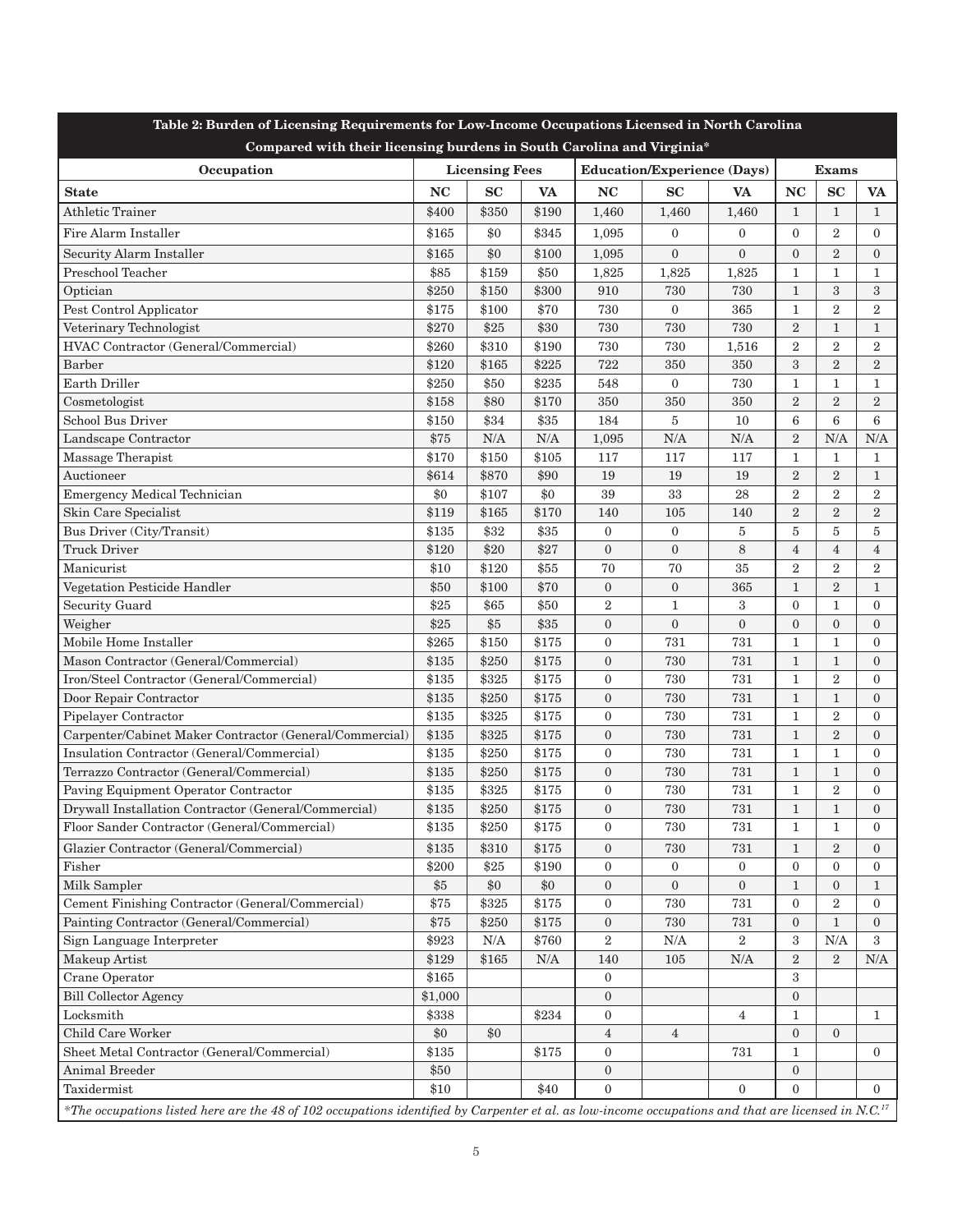has added licensing boards for respiratory care,<sup>18</sup> locksmiths,<sup>19</sup> interpreters and transliterators,<sup>20</sup> on-site wastewater contractors and inspectors,21 and irrigation contractors.22 The 2011-12 session of the North Carolina General Assembly witnessed several bills from both sides of the aisle that attempted to extend state licensing to numerous professions. None of the bills passed, but the professions included musical therapists, naturopaths, homeopaths, herbalists, exercise physiologists (personal trainers), pedorthists (makers of orthotic shoes), property managers, X-ray technicians, and radiation therapists. Other bills sought to broaden the landscaping contractor's licenses to cover such services as "horticulture consultation," "planting design," and "low voltage lighting systems"; triple the locksmith license and licensing renewal fees while prohibiting the possession of any locksmithing tools by anyone other than licensed locksmiths; and limit grandfathering of African hair braiders (licensure for which passed in 2010) to those who could prove they had been in that line of work in North Carolina for at least two years prior to the licensing law.23

Furthermore, as mentioned above, trade schools providing the required training are also among the beneficiaries of licensing laws. In North Carolina, there are two competing providers of training — pre-licensure as well as continuing education — for bail bondsmen, the nonprofit North Carolina Bail Agents Association and the for-profit North Carolina Bail Academy. In the closing moments of the 2011-12 legislative session, Senate Bill 738, originally titled "Liability Insurance Required for ABC Permits," was gutted and replaced with language granting a training monopoly for bail bondsmen to the N.C. Bail Agents Association.<sup>24</sup> It passed the House and was approved the next day in the Senate by concurrence. Curiously, the legislator who inserted the bail bondsmen training language has not been identified.<sup>25</sup>

The Rockford-Cohen Group, parent organization of the N.C. Bail Academy, which would be put out of business by the bill, filed suit and won an injunction in Superior Court. "The court cannot find any factual, logical, or reasonable basis that [the law] serves any other purpose other than to eliminate all current and future competition for the benefit of a private corporation or association in violation of the North Carolina Constitution," wrote Wake County Superior Court Judge Donald Stephens in blocking implementation of the law. The case is ongoing.<sup>26</sup>

Friedman foresaw those kinds of problems. He warned that

the problem of licensing of occupations is something more than a trivial illustration of the problem of state intervention, that it is already in this country a serious infringement on the freedom of individuals to pursue activities of their own choice, and that it threatens to become a much more serious one **with the continual pressure upon legislatures to extend it.**<sup>27</sup> (Emphasis added.)

#### **Examining Licensure's Benefits**

As noted above, the expected benefits of occupational licensure are greater public safety and better quality service for consumers, and higher wages for members of licensed professions. How do those benefits stand up?

## *Public safety*

The increased cost to would-be members of a licensed profession, both in time and money in obtaining a license, should discourage less competent or negligent providers. Going further, the prospect of jail, fines, or loss of license (i.e., loss of profession) to punish negligence would also dissuade them. They would be weeded out by licensing exams and education requirements, which would ensure more skilled providers.

Nevertheless, those effects cut both ways. Research is mixed on whether public safety is actually improved by occupational licensure. Summers found the case for licensure improving public safety to be "dubious at best."28 Kleiner found the effect ambiguous; as he wrote,

Because of the countervailing forces of price and restricting supply of lower skilled applicants,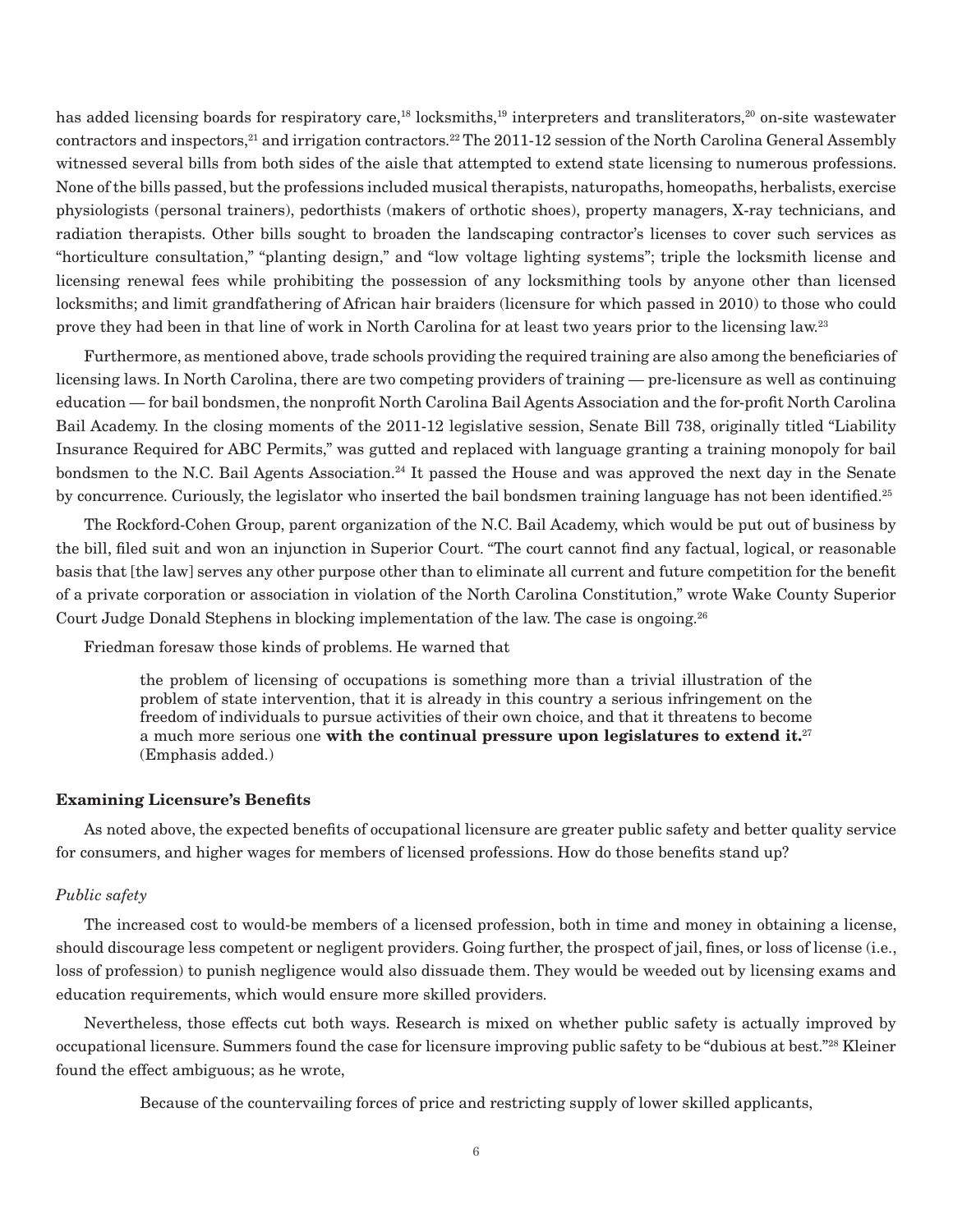the level of service quality as a consequence of regulation is uncertain. It is impossible on theoretical grounds to determine whether more intense regulation will increase or decrease the quality of the service provided.29

By increasing the costs to entry and limiting the supply of service providers, licensure also increases the costs to consumers. In consequence, some consumers choose to forego necessary work or try to do it on their own. Summers found, for example, higher rates of blindness in states with stricter optometry licensing laws, higher incidence of poor dental hygiene in states with tougher dental licensing laws, and greater electrocution rates in states with stricter electrical licensing laws.30 Worse, the heightened cost could lead to black markets, fly-by-night providers, and scams. The effect of licensing laws may be more competent service providers, but the net effect on safety of the work received from all providers (including black markets and do-it-yourselfers) is indeterminate and may very well be negative.

When a profession is first brought under state licensure, it is not unusual for the law to contain a grandfather clause protecting all current members in the profession. However "fair" the grandfather clause is, it lessens confidence that licensing keeps out unsafe providers<sup>31</sup> if it keeps them all in place despite the perceived need for safer service having reached the level of legislation.

Other factors may work to the detriment of public safety. The higher costs to obtain a license could keep out new entrants with new, safer innovations. So could a board hewing to a strictly enforced standardization of practices. There is also the risk of a mismatch between licensing standards, training requirements, and the actual needs of the work, giving consumers an impression of competence that may not be warranted.32 Another risk is that of a club mentality developing among licensees and boards (especially those comprising fellow licensed practitioners), whereby they end up protecting rather than punishing wrongdoers. $33$ 

Finally, states differ greatly over which occupations to license. That means that there is great disagreement over what kinds of work rise to the level of state scrutiny for public safety. For example, of the 102 lower-income occupations highlighted by Carpenter et al., the average occupation was licensed in only 22 states, and just 15 were licensed in 40 or more states.34 In the Carolinas, just by crossing the border from North into South reduces licensed occupations by two-thirds (see chart).

# *Service quality*

Licensure's case for increased quality starts with its points for public safety and adds that, since licensed service providers are certified by the state, consumers are able to expect a certain base level of competence. Furthermore, licensing boards, whose membership includes industry experts and practicing members of the profession, would exert oversight on industry members to enforce quality standards. Kleiner and Krueger found that licensed professionals considered themselves to be more competent.36



Licensed Job Categories, North Carolina and Surrounding States<sup>35</sup>

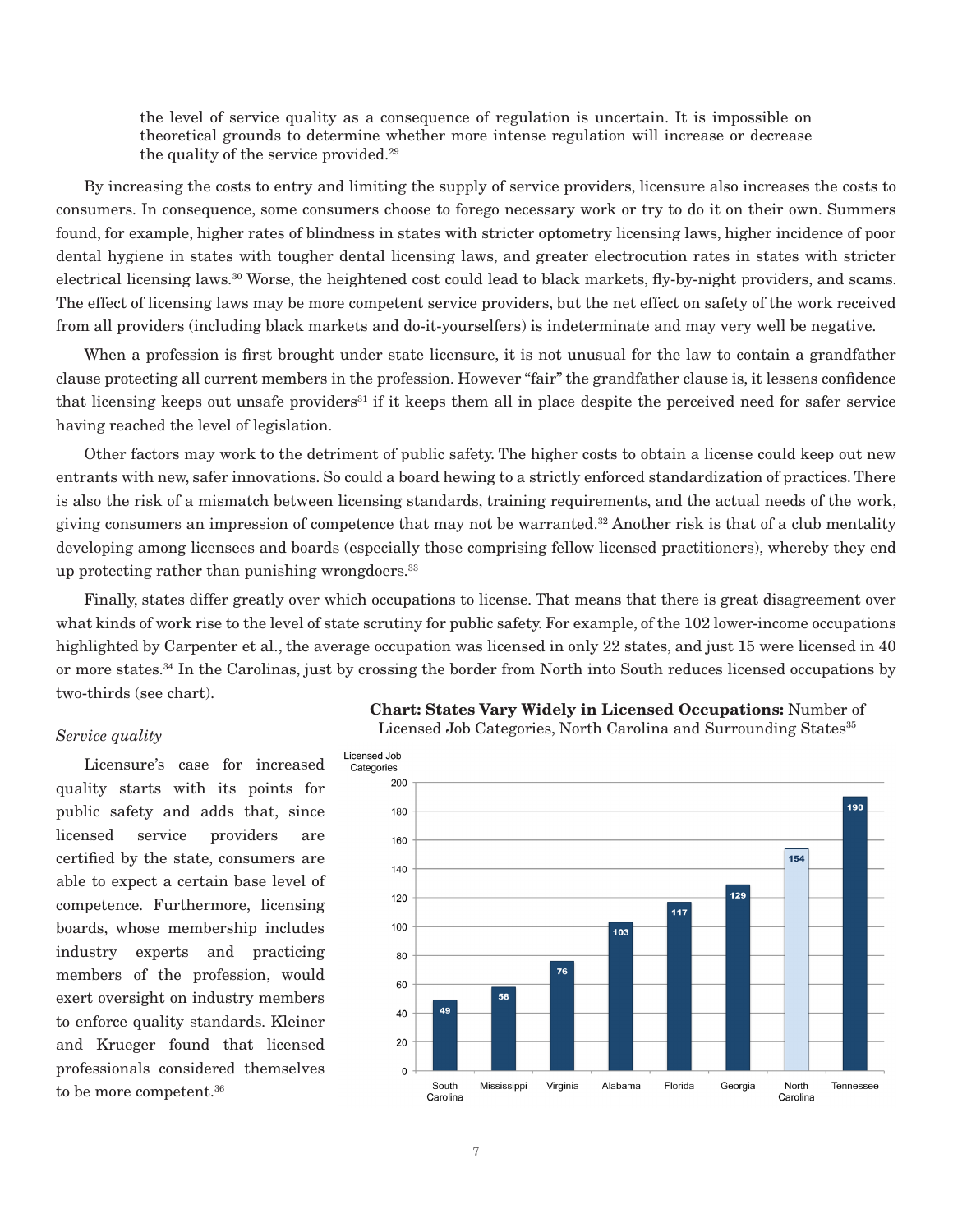Nevertheless, licensure's actual effect on quality, like its effect on public safety, is uncertain. Friedman found it "by no means clear" that licensing actually raises the standards of professional competence, noting that the existence of barriers to entry into a field increases incentives to find new ways around them, which could very well result in lower quality.37 Carpenter et al. surveyed research on licensing's effects on various occupations and found little evidence of improved safety or quality.38 Kleiner said it was difficult to find empirical evidence of increased quality. Though licensing's greater costs and hurdles block some unfit providers, they may also keep out some qualified individuals.<sup>39</sup> Fewer practitioners lead to higher-priced service, which as discussed above drives some consumers to choose lesser quality alternatives (doing it themselves, choosing illegal or sham providers, choosing to neglect the problem, etc.).

The licensing boards tend to grow in scope and become more restrictive, further raising prices and harming competition and quality.40 As discussed above, boards with mismatched standards or that have developed club mentalities would also detract from rather than add to service quality. Sometimes they will even prevent free service (a dieting blog, for example) or worse, charitable donations of service. For the latter, consider the struggles of Remote Area Medical (RAM) in trying to bring freely offered medical, dental, and vision services to the poorest areas across the nation.<sup>41</sup>

A nonprofit medical service founded by Stan Brock, known primarily for his longtime role on the popular TV wildlife series, Mutual of Omaha's "Wild Kingdom," RAM brings in medical professionals who volunteer their service to indigent areas.42 The problem isn't getting volunteers; it's getting past the medical licensing boards, which balk at the idea of medical services provided in their states, even for charity, by professionals licensed in other states.<sup>43</sup>

In 2011 the General Assembly passed SB 743, Encourage Volunteer Healthcare Providers, partially addressing this issue in North Carolina. The bill allowed the Medical Board to grant limited volunteer licenses to physicians and physician assistants to provide charitable medical care to the indigent. The bill did not, however, make allowances for medical professionals volunteering dental or vision care.<sup>44</sup>

## *Higher wages*

One decided benefit of occupational licensing is the earnings premium for members in the licensed profession. Kleiner and Krueger found the lifetime earnings premium under licensing to be an average 15 percent higher than without it, and Kleiner furthermore found the positive impact on earnings to be higher for high-wage occupations than it is for low-wage occupations.45

Again, those higher wages are offset by higher costs to consumers. Consumers, especially the poor, are harmed by the higher prices as well as the lack of choices among providers and service levels. The wage premium is a benefit only to those who pass all the hurdles to obtaining the license. The higher cost in money and time to qualify for and obtain a license limits the supply of service providers, and they may be more harmful against the poor and minorities interested in the industry.46 In the lower-income professions, Carpenter et al. found, licensing is particularly harmful to job opportunities for "minorities, those with less education and older workers who may want to switch careers."<sup>47</sup>

Case in point: in 2010 lawmakers decreed that African hair-braiding — something that uses no chemicals and that is typically learned in immigrants' girlhoods — would require a license, including 300 hours' worth of costly cosmetology training. The law placed a significant hardship on practitioners, many of whom are poor immigrants from West Africa with little grasp of English.<sup>48</sup>

A similar licensing scheme was recently thrown out of court in Utah. The federal judge rapped state officials in his ruling, a portion of which merits quoting here:

The State does not know which schools, if any, teach African hair braiding; how many hours, if any, of African hair braiding instruction are available at those unknown schools; or whether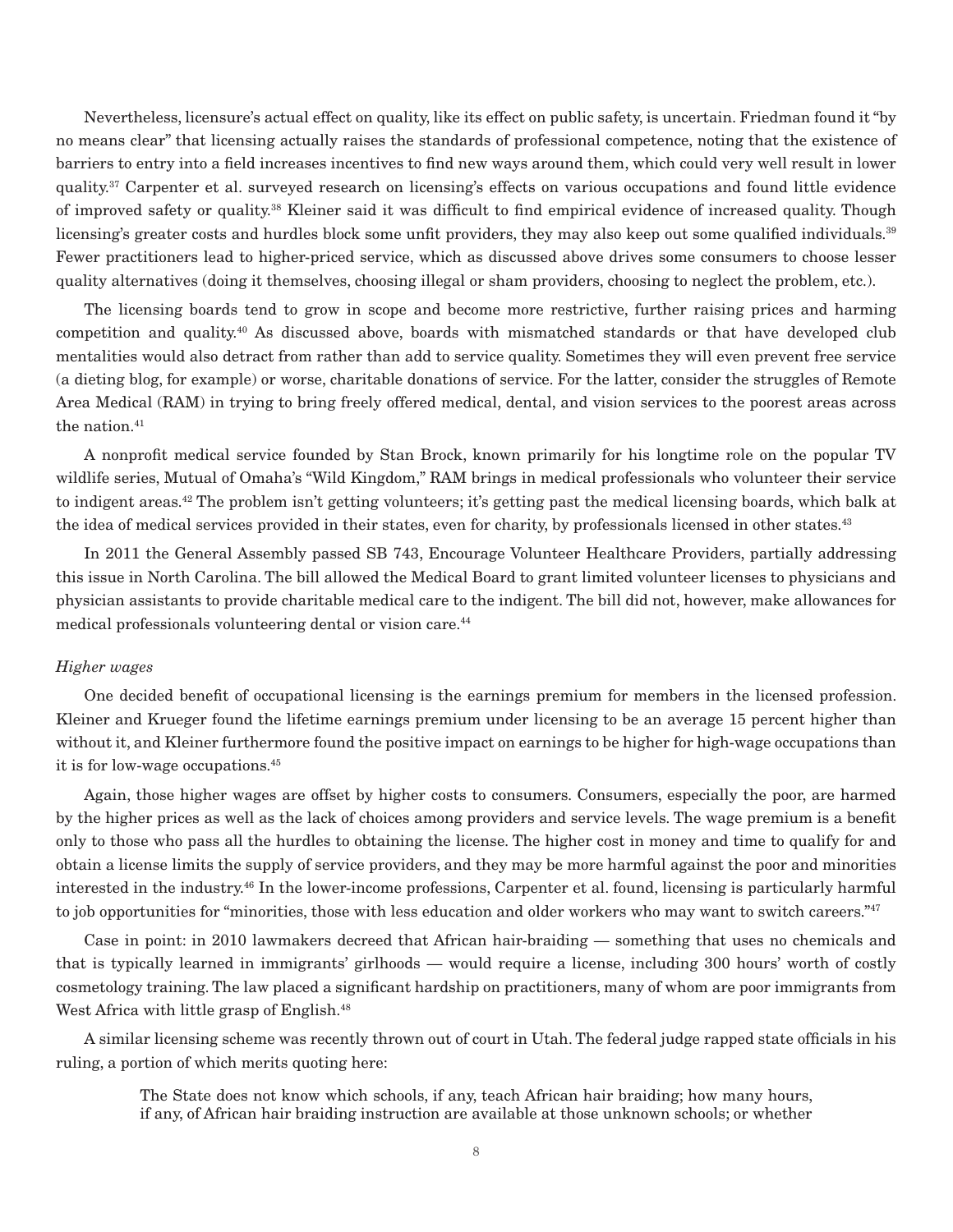the unknown number of hours of instruction at those unknown schools are mandatory or elective. ...

Utah's cosmetology/barbering licensing scheme is so disconnected from the practice of African hairbraiding, much less from whatever minimal threats to public health and safety are connected to braiding, that to premise [petitioner] Jestina [Clayton]'s right to earn a living by braiding hair on that scheme is wholly irrational and a violation of her constitutionally protected rights.49

Furthermore, differences in state licensing standards and state reciprocity agreements restrict individual providers' geographic labor mobility; i.e., their ability to move to another state and set up shop. This restriction contributes to keeping the supply of competitors limited in licensing states.<sup>50</sup>

# **Alternatives to State Licensure: Business Reputation, Private Certification, and the Courts**

If the state weren't involved in licensing an occupation, then who would ensure safety and quality? Private providers will offer reviews and even certification for consumers who seek that information. Competition and market forces will expose and winnow out shoddy providers; competitors, of course, won't be silent if their rivals field an inferior product. Also, the government will still be there to enforce safety and quality — through the court system. Consumers who think they were wronged may bring tort lawsuits, and providers know it. Lawmakers don't face a Hobson's Choice of either licensure or nothing. Their choice is either to allow the market forces to provide this enforcement in its many ways buttressed by court protection of property rights or to arrogate market-based regulating with licensure, imposing higher costs on consumers and the economy for theoretical but indeterminate effects on safety and quality and real risks of growing cronyism and regulatory burdens.

A good business reputation, especially for a small firm or self-employed entrepreneur, is vital. Consumers want to know who they can trust. This clear demand for information is an invitation for entrepreneurs to fill that void, and they will do so provided they aren't blocked by the government. Good Housekeeping, Underwriters Laboratories, and the Better Business Bureau are all privately offered sources of certification of product or service quality (or lack of quality: the Better Business Bureau recently released its "Dirty Dozen" list<sup>51</sup> of 12 Charlotte-area businesses with the most unanswered customer complaints in 2012). The strength of their endorsement lies in the strength of their own reputations; because they have established themselves as reputable, trustworthy sources, their recommendations transfer their good reputations on to the endorsed services. Likewise, Consumer Reports, CNET, etc. offer product comparisons and reviews backed by their own reliable reputations. Also, the Internet has made it far easier to provide and acquire such information, thanks to such sites as Angie's List, Amazon.com, Yelp!, and many, many more that allow consumers to log their experiences with vendors for the educational benefit of future consumers. Social media sites such as Facebook and Twitter have given that reliable tool, word-of-mouth, even greater amplification backed by consumers who are your friends and family.

Freeing up a profession from licensure would have a few costs. Licensed members of the profession would expect to see a decline in wages as competition returned. Where there has been any actual improvement in quality and safety owing directly to licensure, it would be at least temporarily lost.

Consumers would benefit from lower costs, more competition, a wider range of service levels, and provisions of private reviews and certification. Aspiring members of the profession would be able to enter it easily, potentially bringing new ideas that would transform the industry or helping contribute to a more stratified menu of service choices for consumers. Society would benefit from more human and entrepreneurial liberty, as well as from greater employment access for the poor, the less educated, and older career changers.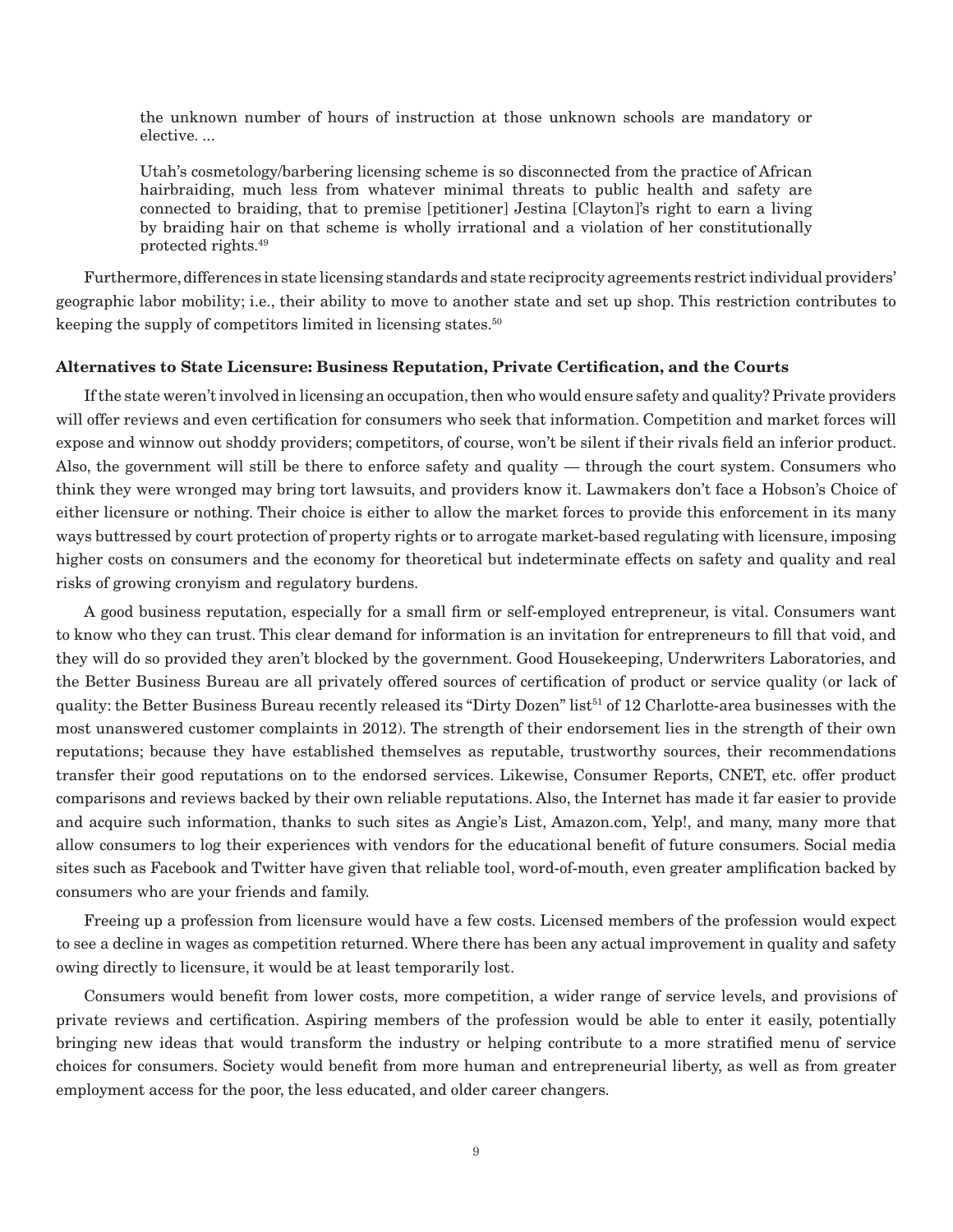# **Conclusion and Recommendations**

As with toppling medieval guilds in Europe, removing occupational licensure is an essential step lawmakers can take toward restoring freedom in North Carolina. Though the costs of licensing are diffuse, they are nonetheless real and particularly burdensome on the poor, both in terms of lost employment and startup entrepreneurial opportunities and in terms of higher costs for needed services.

How can lawmakers de-guild the economy?

# *1. Reduce the number of licensing boards and licensed job categories*

North Carolina has taken a more "guild-friendly" approach to licensing professions than many other states; conversely, that fact should show how few licensing boards and licensed job categories are arguably necessary. Along with comparing other states' approaches to licensing different job categories with North Carolina's and questioning those that are specific to this state, legislators could adopt a "last in, first out" rule of thumb for licensing boards. If a practice only just recently came to be viewed as needing state oversight, it is likely that need wasn't that obvious.

## *2. Reform and merge licensing boards*

Some boards appear to cover similar territory as others. To give just a few examples, there are separate boards for landscape architects and landscape contractors; for professional counselors, occupational therapists, and pastoral counselors; and for physical therapists, recreational therapists, and athletic trainers. The distinctions could be important, but for job categories that continue to be licensed in North Carolina, the legislature could review — through the Program Evaluation Division, for example — boards and licenses to find and eliminate inefficiencies and overlap.

#### *3. Encourage reciprocity*

For job categories that continue to be licensed in North Carolina, the boards should encourage reciprocity with similar licensing boards in other states in order to encourage greater competition here through in-migration.

# *4. Apply a principle of 'least-cost state'*

For job categories that continue to be licensed in North Carolina, the boards should examine what other states require of licensees in those jobs and, where another state's standards are less burdensome on prospective workers (in hours of training, for example, or in licensing fees or in ongoing license renewal), adopt the less burdensome standard. By extension, this approach would entail getting North Carolina out of licensing anything that leaders in other states have left up to the free market.

# *5. Enact sunset provisions with periodic review for current licensing boards*

The idea of *once licensed, always licensed* would be poor public policy; periodically reviewing the add-ons of state government is good public policy to ensure that things thought necessary years ago are still a going concern. The legislature should have all licensing boards slated to sunset (a set number per year) in order to ensure that their ongoing existence can be justified. A review would, first of all, see whether the licensing board effectively addresses the problems it was designed to address, such as: Do consumers' experiences differ before and after licensing? Are there significantly fewer complaints to the attorney general or the Better Business Bureau? And are those differences worth the state apparatus? The review could also ask, among other things, how many other states have similar boards, how many licensees in that field there are, how much or little enforcement activity the board engages in, and how necessary are those enforcement activities.<sup>52</sup>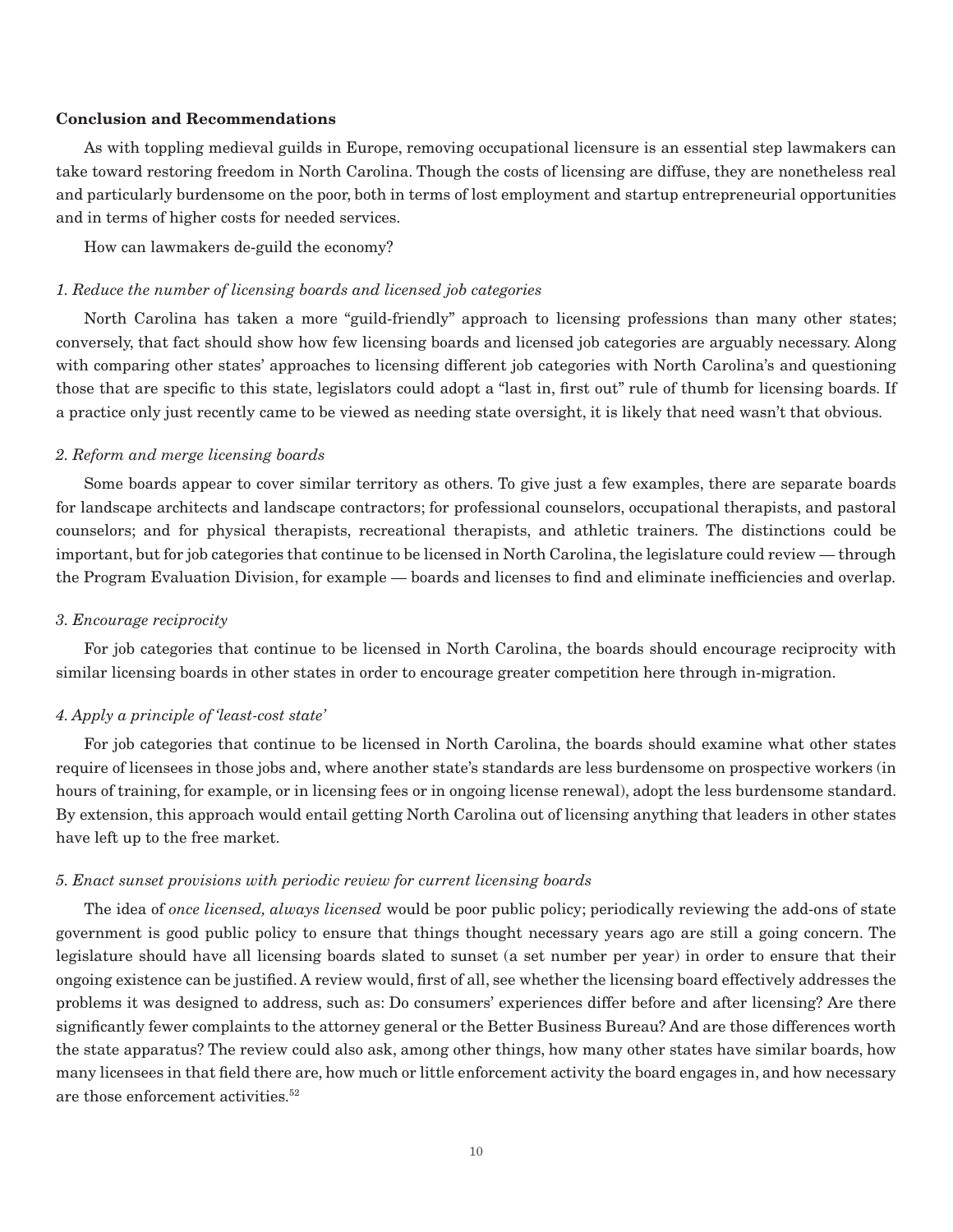## *6. Enact sunrise provisions for any future licensing board*

Placing more job categories under state licensure is an aggressive act that should be done circumspectly and with proper deliberation to demonstrate it is absolutely necessary. A principle of *If it ain't broke, don't fix it* should apply. Creating a new licensing board should happen only after it has been demonstrated that there is a decided health, safety, or quality issue in the market that warrants licensure to solve. So those who favor the creation of a new board should be statutorily required to prove, rather than merely allege, that the board would indeed "safeguard the public health, safety and welfare and to protect the public from being harmed by unqualified persons" before the formation of the board could be complete. This proof should describe what the alternatives to licensing were and why they were discarded and should include an objective economic analysis by a disinterested third party.<sup>53</sup>

> *Jon Sanders is Director of Regulatory Studies at the* John Locke Foundation. *Research intern Joseph Chesser helped with this report.*

#### **End notes**

- 1. For background, see, e.g., Sara Burrows, "State Threatens to Shut Down Nutrition Blogger," *Carolina Journal Online*, April 23, 2012, *carolinajournal.com/ articles/display\_story.html?id=8992*; Sara Burrows, "Paleo Diet Blogger Sues State for Violating Free Speech," *Carolina Journal Online*, May 31, 2012, *carolinajournal.com/articles/display\_story.html?id=9127*; "Caveman Blogger Fights for Free Speech and Internet Freedom," Institute for Justice Litigation Backgrounder, *ij.org/north-carolina-speech-backgrounder*; Sara Burrows, "Paleo Diet Blogger Loses Round One of Free Speech Case," *Carolina Journal Online*, October 11, 2012, *carolinajournal.com/exclusives/display\_exclusive.html?id=9575*.
- 2. North Carolina State Constitution, Article I, Section 1, *ncga.state.nc.us/Legislation/constitution/article1.html*.
- 3. SL 1991-668 (H564), *ncga.state.nc.us/Sessions/1991/Bills/House/HTML/H564v4.html*.
- 4. Morris M. Kleiner, "Occupational Licensing," *The Journal of Economic Perspectives*, Vol. 14, No. 4 (Autumn 2000), pp. 189–202, *web.missouri.edu/~podgurskym/ Econ\_4345/syl\_articles/kleiner.pdf*.
- 5. Kleiner, "Occupational Licensing." Kleiner quotes from Friedman and Kuznets, *Income from Independent Professional Practice*, National Bureau of Economic Research, New York, 1945, *nber.org/chapters/c2324.pdf*, p. 12: "In all professions, there has developed in the last few years an aristocratic, or at least a restrictive movement which, in a sense, is reminiscent of the medieval guilds."
- 6. Milton Friedman, "Chapter IX: Occupational Licensure," *Capitalism and Freedo*m, Chicago: University of Chicago Press, 1962, p. 137.
- 7. Friedman, *Capitalism and Freedom*.
- 8. Morris M. Kleiner and Alan B. Krueger, "The Prevalence and Effects of Occupational Licensing," National Bureau of Economic Research Working Paper 14308, September 2008, *nber.org/papers/w14308*.
- 9. Walter Gellhorn, "The Right to Make a Living," *Individual Freedom and Governmental Restraints*, Baton Rouge: Louisiana State University Press, 1956, p. 106, as cited in Friedman, *Capitalism and Freedom*, p. 139.
- 10. North Carolina Administrative Code, Title 21: Occupational Licensing Boards and Commissions, *ncrules.state.nc.us/ncac.asp*.
- 11. Byron Schlomach, "Six Reforms to Occupational Licensing Laws to Increase Jobs and Lower Costs," Goldwater Institute *Policy Report* No. 247, July 10, 2012, *goldwaterinstitute.org/article/six-reforms-occupational-licensing-laws-increase-jobs-and-lower-costs*.
- 12. Adam B. Summers, "Occupational Licensing: Ranking the States and Exploring the Alternatives," Reason Foundation *Policy Study* No. 361, August 2007, *reason. org/news/show/1002854.html*. A note on the differing counts: Schlomach and Summers' counts are both based on data from CareerOneStop, *acinet.org/ licensedoccupations*, a web site sponsored by the U.S. Department of Labor, Employment and Training Administration. Counting discrete licensed occupations can be subjective, however, owing to differences in how states define and list occupations. Summers noted, for example, that "one state may require licenses for 'contractors' (of all kinds), while others may require licenses for several specializations of contractors." Several occupations are listed by subcategories (e.g., apprentice plumber, journeyman plumber, and master plumber — apropos of Kleiner, "Occupational Licensing" supra, notice the use of guild terminology in those subcategories). Both Schlomach and Summers attempted to make the licensed categories across the states as similar as possible for comparison's sake; in his "Disclaimers" on pp. 7–8, Summers discussed this issue and stated that the number of job categories presented in his report "*understates* the number of licensed occupations" (emphasis in original).
- 13. Dick M. Carpenter II, Lisa Knepper, Angela C. Erickson, and John K. Ross, "License to Work: A National Study of Burdens from Occupational Licensing," Institute for Justice, May 2012, *ij.org/licensetowork*.
- 14. Carpenter, Knepper, Erickson, and Ross, "License to Work."
- 15. Kleiner and Krueger, "Prevalence and Effects of Occupational Licensing."
- 16. Kleiner, "Occupational Licensing."
- 17. Carpenter, Knepper, Erickson, and Ross, "License to Work."
- 18. SL 2000-162 (H1340), *ncga.state.nc.us/Sessions/1999/Bills/House/HTML/H1340v6.html*.
- 19. SL 2001-369 (H942), *ncga.state.nc.us/Sessions/2001/Bills/House/HTML/H942v8.html*.
- 20. SL 2002-182 (H1313), *ncga.state.nc.us/Sessions/2001/Bills/House/HTML/H1313v5.html*.